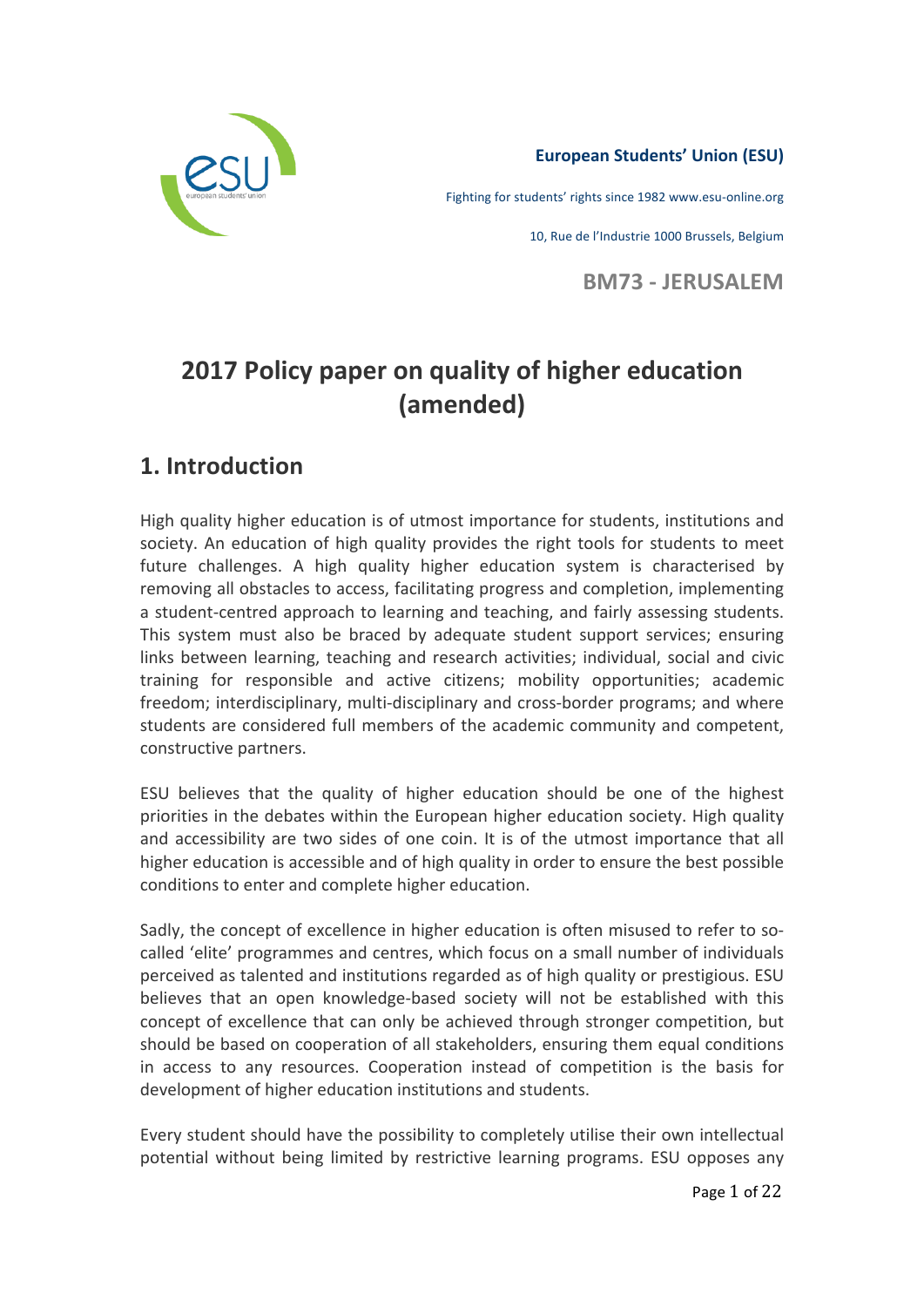Board Meeting 73 -Jersalem

educational system, which separates different levels of perceived talents within higher education. ESU regards the road towards elitism as disastrous for the European higher education landscape and stresses instead the development of high quality education, accessible for all. We stress the fact that all students should be able to be academically uplifted from the position they find themselves.

#### **Learning and teaching**

In the traditional higher education system, study programmes, courses or modules, learning and teaching methodologies, as well as student assessment, have been predominantly designed, organised and carried out from a teacher's perspective around the question of which issues should be taught to students. Hence it has not always been clear and explicit what the goals of the learning process from the perspective of a student are.

The paradigm shift towards a student-centred learning (SCL) approach relates to both a mind-set and a culture within a given higher education institution. It is characterised by innovative methods and interaction between teachers and students to support the achievement of intended learning outcomes, where the students are viewed as corresponsive and active participants in their own learning process. Through the use of active learning and linking learning and teaching with research, students develop transferable skills, such as analysing, problem- solving and critical and reflective thinking, while being a truly engaged partner in all educational processes.

## **Qualifications and competencies**

Qualifications frameworks should fulfil a variety of purposes and aims. These can be of more structural nature, i.e. facilitating the compatibility and comparability of degrees, but they should also be used in a way that supports the transition between and access to various fields of education and learning. Qualifications frameworks provide a bridging element between traditional higher education and lifelong learning (LLL). Qualifications frameworks should also help facilitate the mobility of students and academic staff in higher education. Higher Education Institutions should be able to revise the qualifications register in a transparent and flexible way whenever there is a need for this.

The use of qualifications frameworks throughout Europe implies that some degree of coherence is vital. National qualifications frameworks need to be in line with the EHEA Qualification framework (QF-EHEA) and the European Qualification Framework (EQF-LLL). This coherence must not reduce the diversity and pluralism of disciplines and delivery. Qualifications frameworks as such must not be static but rather continuously adjusted and improved.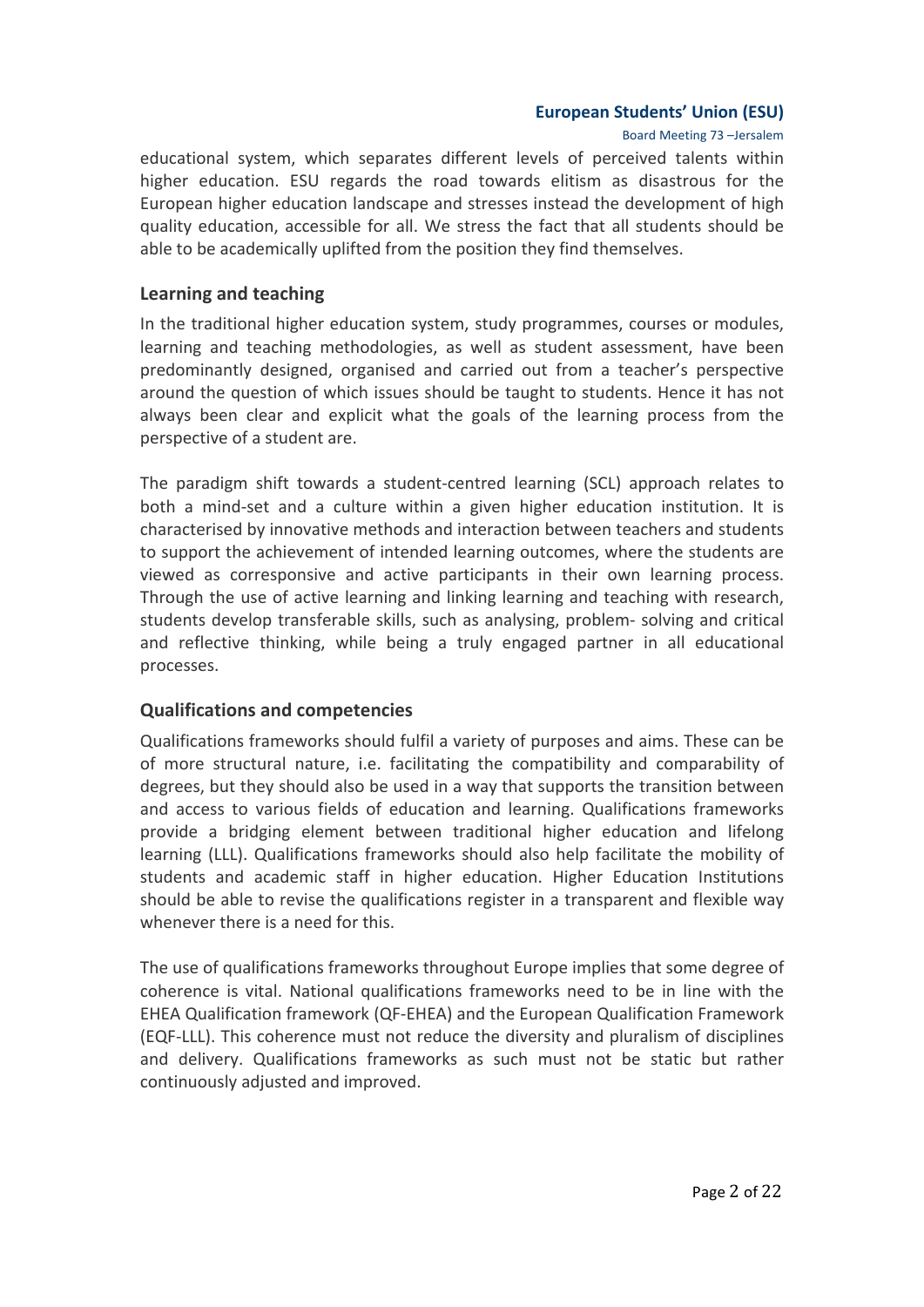Board Meeting 73 -Jersalem

#### **Research, Development and Innovation (RDI)**

The research mission of the European universities needs to be something that significantly contributes to the quality of higher education through its complementarity with the education. For this to be achieved, the harmful, and unfortunately often dominant, view that the missions and funding mechanisms of teaching and research are opposing or competing has to be changed. Results of scientific research need to be made publicly available, free of all restrictions on access, in order to fulfil the public responsibility of the higher education institutions, but also to maximize their positive effect on the whole community. In this process, students have to have intellectual rights in the same way as all the members of the academic community. Scientific research needs to be independent from economic and political interference.

Research and development conducted in higher education institutions serve the development of the studies and institutions themselves. RDI should give the students contacts and experience in worklife. Development and innovation functions promote working life in higher education as well as development in the respective fields in which they are carried out.

## **Recognition**

Students should have the possibility to have their prior learning recognised, independently of how it was achieved (either through formal, non-formal education or informal learning), even if they do not hold a formally certified qualification providing access to a certain education programme. Continuing the implementation of recognition principles and procedures outlined in the Lisbon Recognition Convention and 2012 Council Recommendation on validation of non-formal and informal learning is of crucial importance for ensuring accessible and flexible education. Recognition of prior learning is an important step towards eliminating obstacles for refugees and asylum seekers to access formal education.

Moreover, automatic recognition of comparable degrees should be granted between countries in the European Higher Education Area.

#### **Quality assurance**

Quality assurance has been developed in Europe as a result of strong partnerships between key higher education stakeholders. Students have been recognized as partners in some cases, but the work towards being full and equal partners needs to be further developed. Quality assurance must continue to be a priority and primarily focus on enhancing the quality of higher education institutions and programmes, while ensuring that students are able to achieve the intended learning outcomes and their learning experience remains at the forefront of institutional missions. For this to be effective, it is crucial that student representatives and students' unions are recognized by higher education institutions, national authorities and QA agencies, as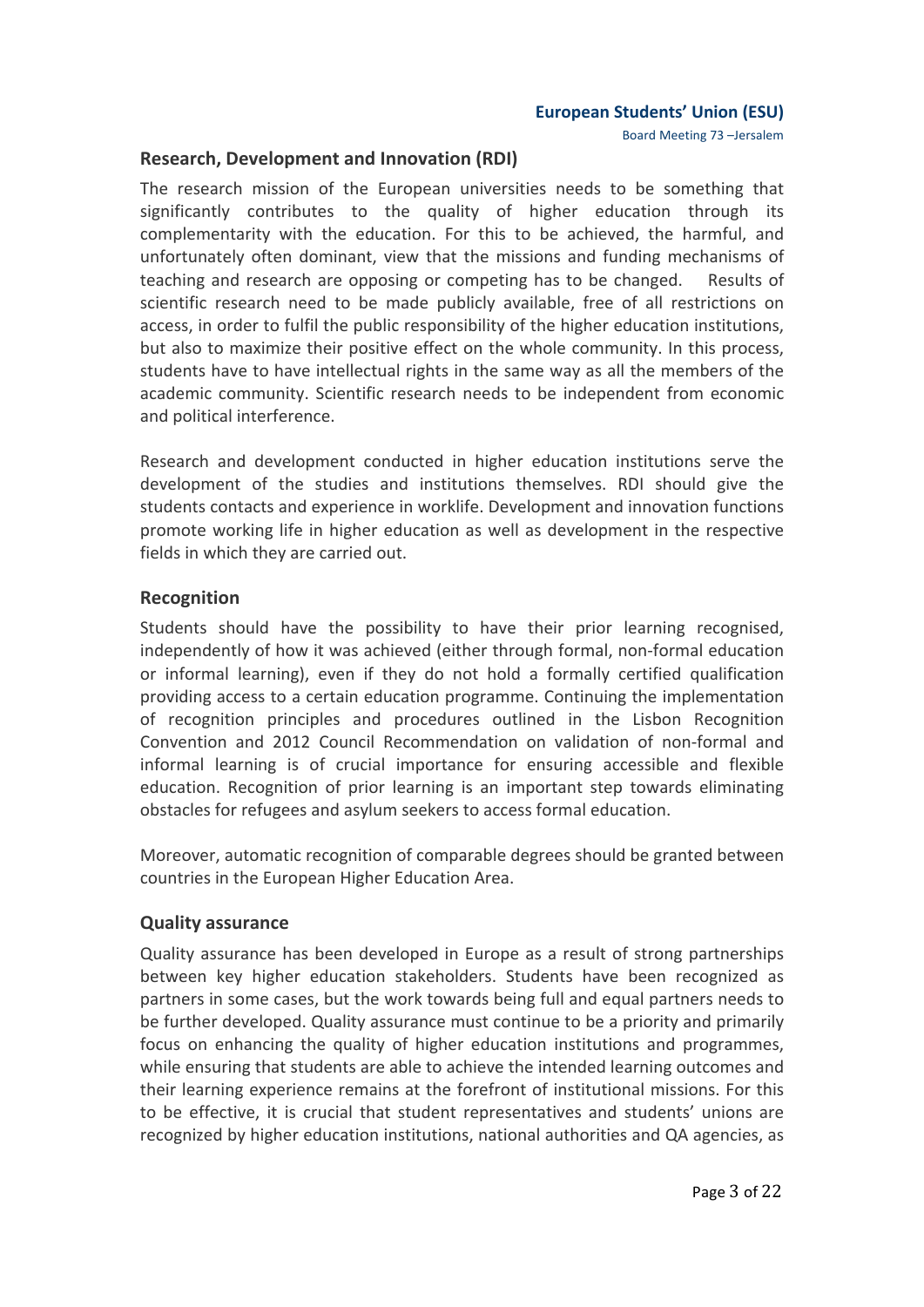Board Meeting 73 -Jersalem

active participants of both internal and external processes, and this status should be legally framed.

The results from quality assurance processes should be published to the wider public in a clear and accessible way. The assessment of higher education institutions and study programmes should be based on their mission statements and intended learning outcomes, while taking into consideration the quality assurance framework of the higher education system. The relevant stakeholders must undertake this work. ESU also welcomes an increasing role of cross-border quality assurance. This process should be considered as a chance for the development of institutions and agencies, and above all as enabling students to improve their learning environment.

## **Transparency and information provision**

Proper information provision about higher education systems and institutions is a pre-requisite for students to make qualified choices about institutions based on their own preferences and needs. Students require truly relevant information for their study choices. They need access to qualitative information about higher education institutions, job opportunities and programmes provided in an independent and non-biased manner. Students are not a homogenous group; they have different needs and preferences and are perfectly able to use qualitative information in making their choices.

## **2. Student-centred learning**

As we are beginning to see a paradigm shift towards a student-centred approach to learning and teaching, where the focus is on the goals of the learning process from the student's perspective, ESU calls for this paradigm shift to be further developed in all of Europe through a thorough and systematic implementation of studentcentered learning principles in European universities. Learning outcomes, credit systems, qualification frameworks, flexible curricula and recognition of prior learning are examples of approaches and instruments that form the conceptual and operational basis of this paradigm shift from teaching to learning and a studentcentred education system, and can, if used in the right way, lead to a significantly higher quality of our education. As a supporting mechanism, strategies on studentcentred learning should be designed on national and all institutional levels, and the implementation of student-centred learning should be continuously evaluated. Students should be key stakeholders in each of those processes.

However, ESU emphases that a paradigm shift cannot be achieved only by structural measures, but requires adequate funding, continuous staff development, and constant promotion and acceptance by the whole academic community, including students, which should lead to the development of a student centred culture at institutions.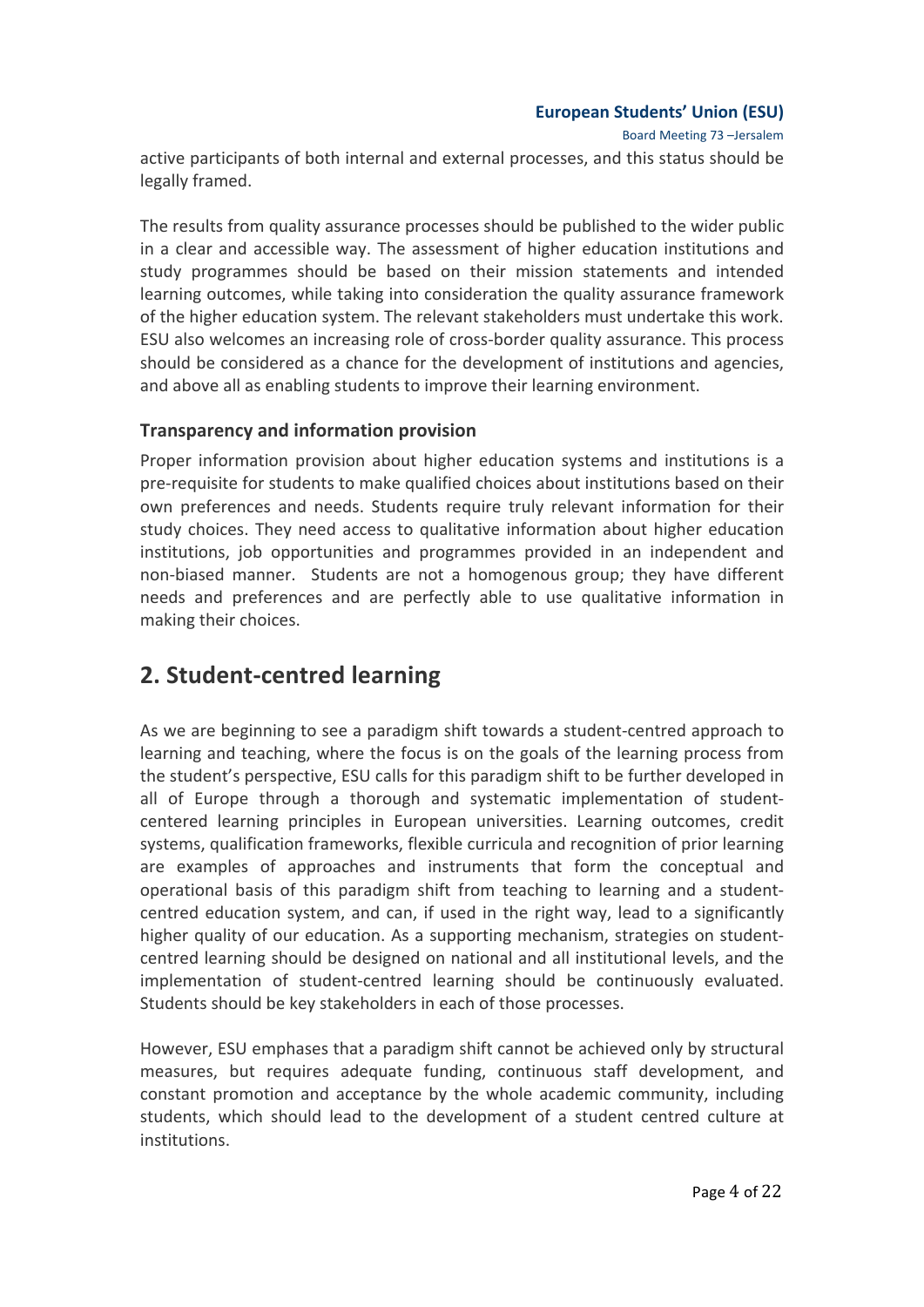Board Meeting 73 -Jersalem

All stakeholders should recognize that student-centred learning is based on flexibilization and individualization of the learning process, meaning that all educational elements need to be an outcome of thorough cooperation of stakeholders and assessment of which learning and teaching methods are most effective for a given student body.

Higher education institutions, student organisations and quality assurance bodies have a responsibility to promote a shift towards student-centred learning, predominantly through the provision of development training, specific support to teaching staff and proper infrastructure for students, as well as the dissemination of good practices. Pedagogical training for teaching staff in higher education institutions should be a requirement and pedagogical competencies should be considered at least equally important to research competencies in the recruitment process. Conversely, the teaching staff should be provided with support systems which include mentoring programmes, peer-to-peer learning and sharing best practices. Governments should provide the necessary resources to support the implementation of student-centred learning, through the above-mentioned means.

#### **Learning outcomes**

The concept of learning outcomes is at the core of a student-centred education system. All study programmes should be designed with an intention to achieve a set of specified learning outcomes. Learning outcomes are custom formulated statements that describe minimum requirements of knowledge, skills, competences and attitudes, that the student is intended to acquire during the learning activity. Students have to be involved in the process of designing study programmes and defining their intended learning outcomes. Where relevant, external stakeholders should also be consulted in the process of defining the intended learning outcomes. The intended learning outcomes should be formulated in a clear and understandable way, and be made accessible for students and other interested parties.

ESU believes that learning outcomes should accommodate multiple purposes of higher education, including preparing students for active citizenship and their future careers, developing a broad and advanced knowledge base and critical thinking and social skills, as well as stimulating research and innovation.

Learning outcomes should be clearly and transparently defined within the frameworks of broadly recognised learning and educational theory while taking into account the existence of many different types of learning pertaining to all aspects of human life and development.

Learning outcomes should be constructed in a way that enhance learning experiences by giving the possibility to students to flexibly define their own learning objectives. Education should always leave space for students to realize their personal academic ambitions beyond the intended learning outcomes.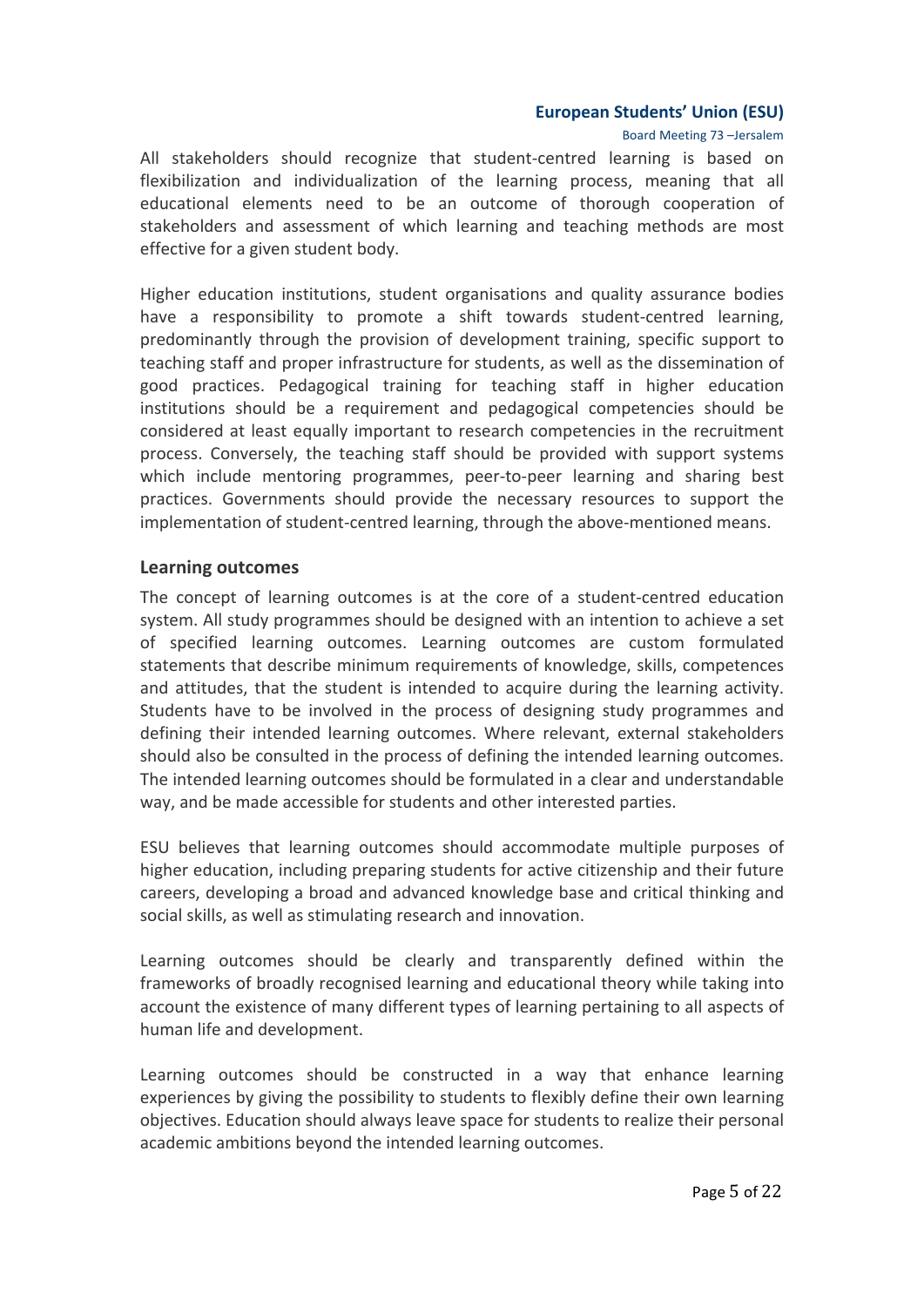Board Meeting 73 -Jersalem

#### Learning and teaching processes and student assessment

Learning and teaching activities and student assessment methodologies should be aligned to support the achievement of intended learning outcomes, while taking students' needs into consideration. This implies that student assessment must support and fairly assess the achievement of the intended learning outcomes. Thus student assessment can be conducted in courses, modules or any other level in the learning process.

Students should be clearly informed of the assessment activities to be used in their programme, what schedule will be followed, what examinations or other assessment methods they will be subjected to, what will be expected of them and the criteria that will be applied to the assessment of their performance. The assessment methods and criteria cannot be changed during the academic semester without students' approval. It is crucial that assessment closely follows and is compatible with teaching and learning methods used during the learning period. Meanwhile, the assessment practices should take into account students' individual needs. As well as being informed about assessment strategies, students should also be directly involved in discussing and constructing them. Students should also have the right to appeal any assessment if they feel it was not conducted in accordance with the previously mentioned characteristics. Clearly defined appealing procedure for different kinds of assessments/examinations should be announced in advance to students in an accessible way. Assessment procedures should be evaluated and quality assured by the same standards as the courses. External reviewers should be used in the examinations both to enhance the quality and ensure that students are evaluated fairly.

Learning outcomes can be achieved through formal and non-formal education and informal learning. Therefore, it is important that higher education institutions have clear and transparent assessment procedures in place which will lead to recognition.

## **Credit system and ECTS**

Credit systems can be beneficial for achieving more transparency and compatibility between different educational structures. Taking the students' workload and learning outcomes as the basis of credit allocation is also essential for implementing the student-centred learning approach. Currently, credit allocation is often based upon the teaching input or other unrelated factors, while the actual workload necessary to successfully complete part of a study programme is often neglected.

The workload should be based on the investment of time in the entire learning process, including contact hours. This means that all activities are taken into account; not only the time students spend in lectures or seminars, but also the time students need for individual learning and preparation for examination(s), and any other kind of activities which assist in successfully achieving the intended learning outcomes.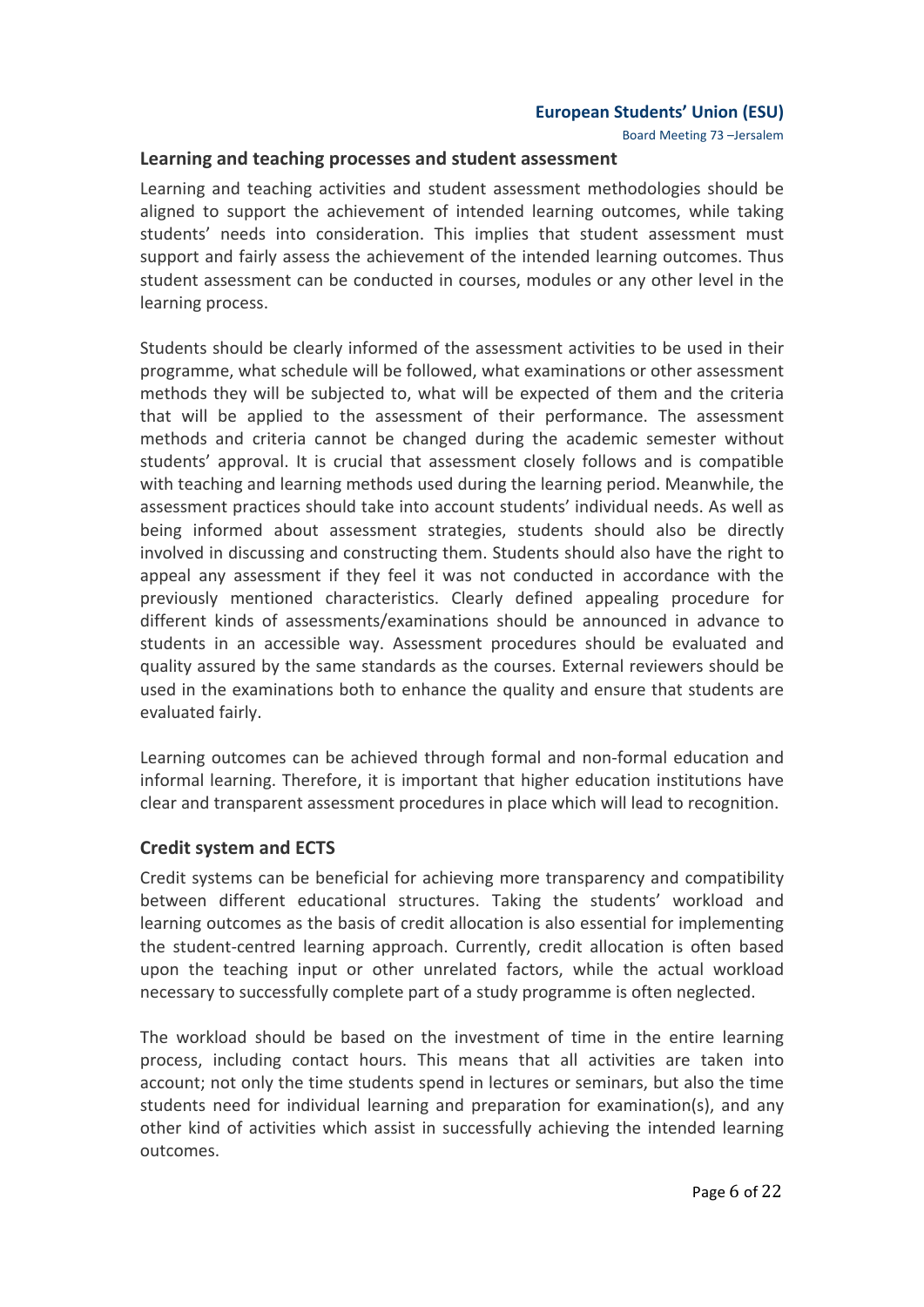Board Meeting 73 -Jersalem

A credit system can facilitate recognition procedures and can also open the possibility for flexible learning paths. Therefore, it also facilitates access to higher education for non-traditional learners.

ESU also welcomes the use of credits as a transfer and accumulation system (ECTS). In order to achieve more compatibility in the use of credit systems, ESU calls upon national governments in Europe to meaningfully implement the ECTS as the credit system in higher education or, in case of existing national credit systems, to make them compatible with the ECTS under the conditions laid out in this document. Higher education institutions are responsible for the implementation of the ECTS for all study programmes and their integral parts, for example internships. ESU also invites countries to seek connection and correlation between Vocational Education and Training (VET), Applied Sciences and Higher Education systems in order to allow these students to progress further into higher education.

## **Diploma supplement**

Students should have the right to receive documentation explaining the qualifications gained, including achieved learning outcomes and the context, level and status of the studies that were pursued and successfully completed. Higher Education Institutions should have the obligation to outline relevant extra curriculum activities in the diploma supplement, through transparent and coherent procedures. This certification should be mandatory and automatically issued upon graduation (the so-called diploma supplement developed by the European Commission, Council of Europe and UNESCO-CEPES and confirmed in the Lisbon Convention), always free of charge and following a standardised model. Diploma supplements must be issued both in the study language of the curriculum and also in a widely used European language. The achieved learning outcomes must also be clearly stated in these documents. This also includes situations in which more credits and/or learning outcomes have been accumulated than the minimum requirement for obtaining a degree.

## Enabling flexible curricula and individual learning paths

ESU stresses that curricula of study programmes should allow for a certain level of flexibility with regards to students' academic interests and strengths. As such students should also be an integral part in shaping the curricula. Flexibility however requires proper information and guidance for students to make an informed choice. Therefore it is important that all courses or modules have written descriptions of learning outcomes accessible to students in advance. Moreover, higher education institutions should provide counselling, guidance, mentoring and tracking to support students' access, progression and completion.

Students should have the option to take courses from other fields of study. Multiand inter-disciplinary approaches should be also used in the curricula design. This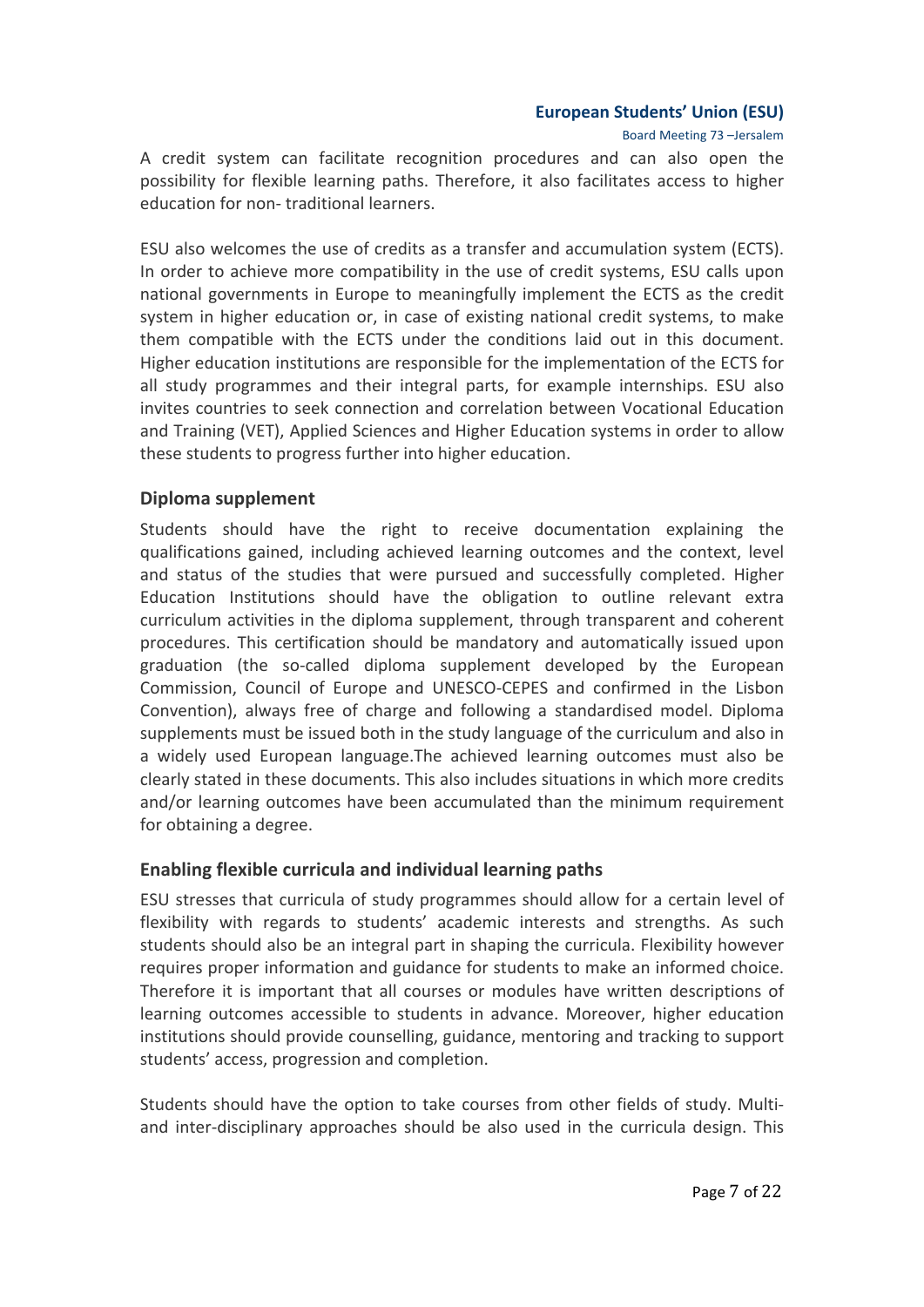Board Meeting 73 -Jersalem

will lead to the acquisition of a solid base for further education and/or necessary competencies for working life, according to the student's wishes.

## **Digital learning**

ESU supports sharing digital learning resources and Open Educational Resource (OER) policies for improving the accessibility of educational resources. Digitalization and development of digital learning resources must benefit lifelong learning, education quality, and the development of digital and future skills. ESU also believes that MOOCs are an advantage for opening higher education to a wider group of students and reducing the barriers of participating in learning at a higher level. OER should be developed in a universal design freely available to all students regardless of their backgrounds. Publicly funded open education resources should be freely available to all students and the public to fulfill their full potential as a tool for advancing education.

However, MOOCs should not be seen as a way to replace or reduce the availability of traditional learning. In addition, in order for MOOCs and all digital education in general to fulfil their full potential, it is necessary to develop new pedagogies suitable for this medium, and not only use pedagogies which are being used in faceto-face education, or, even worse, use these new tools without any reflection on how they relate to students' learning.

All digital resources, courses or modules must be quality assured in accordance with the same standards as the traditional education.

ESU believes that a common initiative within the European Higher Education Area should be developed for ensuring and enhancing the quality of this type of education provision, and the recognition of the achieved learning outcomes, while taking into consideration its specifics. A clear connection between these means of education provision and the qualification frameworks based on the learning outcomes should be established.

## **3. Qualifications and Competencies**

## **Qualifications frameworks**

National qualifications frameworks should cover the entire education system of a country in order to demonstrate the relationship between all sectors of the education system. This allows for closer cooperation between sectors, which results in extended possibilities of smooth access to different educational programmes for students and transition between sectors and cycles. National qualification frameworks should also facilitate non-traditional routes into the higher education, which would contribute to widening access policies. The entry requirements for any education programme should be clearly defined through referencing a level within a qualifications framework. Entry to that programme must be open to all who hold a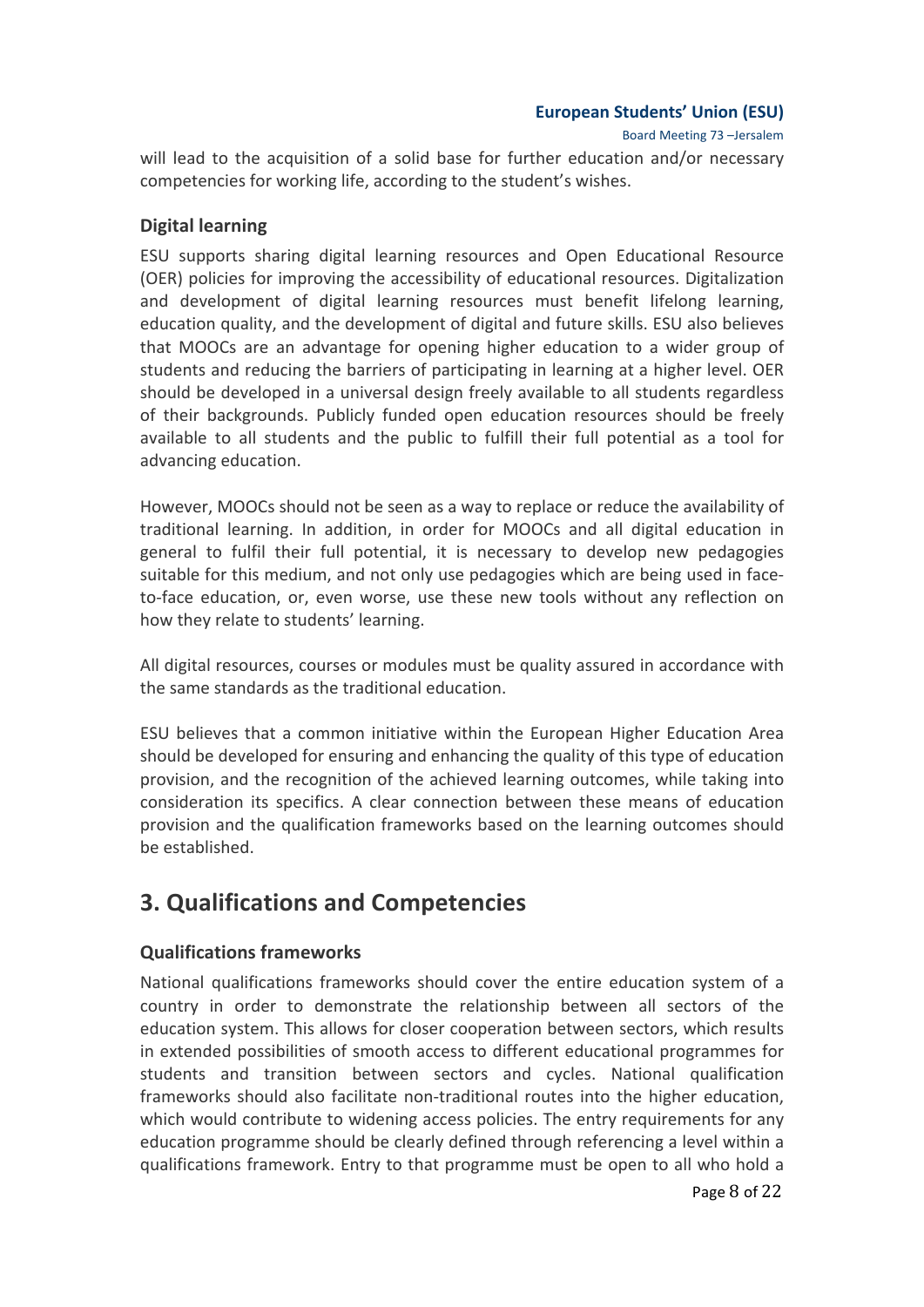Board Meeting 73 -Jersalem

qualification aligned with the respective level, independent of the country in which it has been achieved.

ESU stresses that the development of national qualifications frameworks must not be used to incorporate regulatory aspects that have not been in place before, especially with regards to admission criteria for levels of higher education. Such an approach would only undermine the acceptance and thus the envisaged benefits of qualifications frameworks.

ESU believes that it is crucial that students, as well as higher education institutions and other higher education stakeholders, are partners in the process of the implementation of national qualifications frameworks, referencing and selfcertification. The European Higher Education Area qualifications framework needs to be useful for all signatory countries of the Bologna Process, as well as outside of the European Higher Education Area to maximise the opportunities of internationalisation for higher education systems in Europe, making them comparable with one another. ESU invites for greater coordination between the EU and European Higher Education Area Qualifications Frameworks. Therefore it must not be limited to EU and associated countries, despite the fact that it is part of the European Commission's work under the Lisbon strategy.

### **Cycles**

ESU considers the use of cycles in qualifications frameworks as a necessary element to make the European degree structures more comparable and compatible. Therefore ESU stresses that qualifications frameworks need to include the first, second and third higher education cycles.

Reasons for introducing the three-cycle degree structure also go beyond recognition of degrees. One of the arguments is the introduction of intermediary exit points and bridges between different sub-sectors to allow more people, and in particular to motivate underrepresented groups and students outside traditional learning paths, to enter higher education cycles and complete a degree. ESU supports the development of three cycles in alignment with the qualifications frameworks, which increase the flexibility of educational paths and the possibility for an individual to be an active and self-directive learner.

Whereas a common degree structure should cater for comparability and transparency, such a common structure should not be a catalyst for harmonisation. Within a convergent structure there should be room for national and institutional diversity within the remit of the European Higher Education Area Qualifications Framework.

ESU strives for countries which are facing problems implementing Bologna process and/or became recently part of European Higher Education Area to be consulted and given more support and financial help to deal with these reforms. It is also essential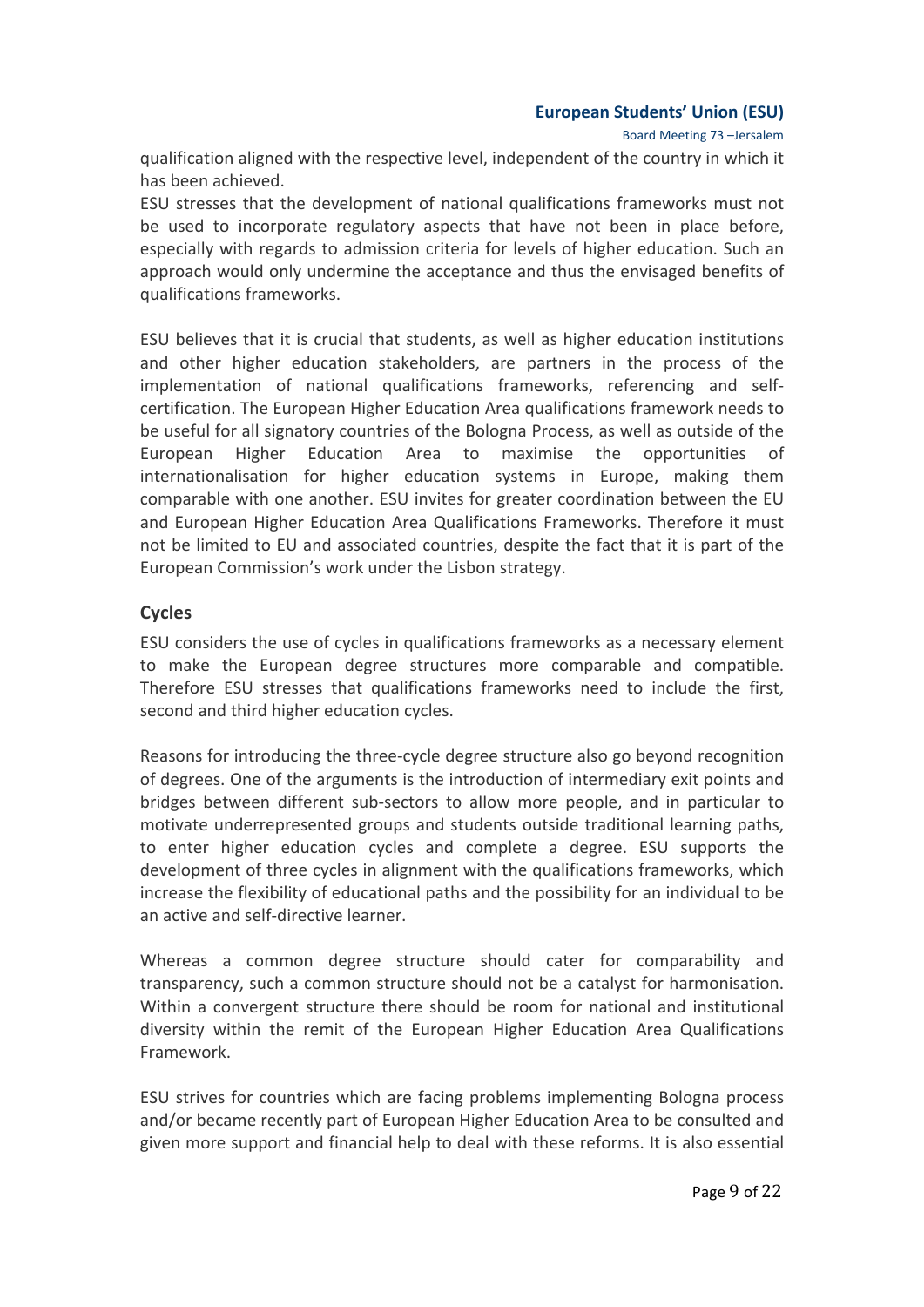Board Meeting 73 -Jersalem

that higher education institutions and student bodies inside higher education institutions are fully involved in the reform process.

Short cycle degrees are a very heterogeneous group of programmes and studies, designed mostly to provide for short-cycle professional or vocational qualification after secondary education. In some countries, a part of these programmes are recognised as higher education, while in other countries they are regarded as postsecondary education (even if leading to similar professional qualifications according to qualification frameworks). These study programmes must allow students to continue further studies in higher education either immediately after graduation or later. These short cycle programmes can constitute an access route to full-length first cycle degrees. Short cycles can be utilised in those countries where it fits into the national higher education framework and can be a tool to guarantee flexible entry and exit to higher education.

The first cycle degree with a more academic orientation should introduce scientific and reflective thinking, general academic skills and competencies. It should contain courses in a specific field of science given in a broader perspective and linked to other relevant scientific fields. It should provide students with an overview of the field and prepare them for the second cycle. Academic orientated programmes in the second cycle can concentrate more on one narrow area of science without excluding the possibility of an interdisciplinary orientation. The aim of these programmes must be that students can also conduct independent scientific research in their field of study.

The more professionally orientated programmes of the first cycle should prepare the student for more practical aspects of their future education, work and life. These programmes should introduce reflective thinking and general professional skills and competencies. The content of the courses should be related to the required knowledge for that field of work and applied sciences. A professionally orientated second cycle must deepen the knowledge of a certain professional field and introduce specific professional skills and knowledge in a specific professional field.

To ensure access in all fields, reasonable transition mechanisms between the first and second cycle should be established within the different types of higher education institutions. Completion of the first cycle of studies must always give the student access to the appropriate second cycle. Thus, higher education institutions should ensure that graduates from their 1st cycles have direct access to their appropriate 2nd cycles, without this limiting the chances of students from other universities and programs to access that cycle. Therefore no tuition fees or other restrictions can be imposed to enter the first or second cycle in accordance to the qualification framework.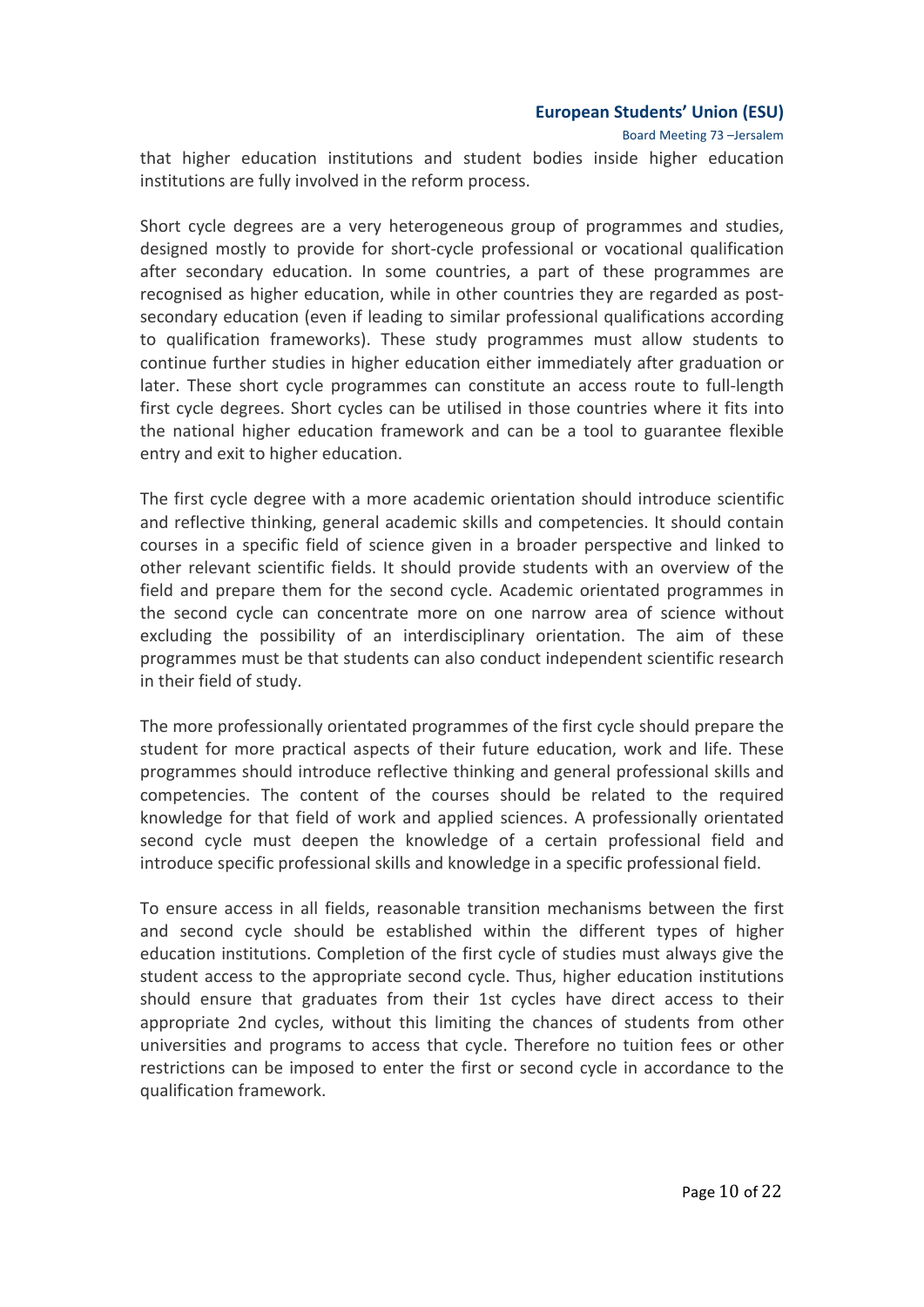### **Third cycle degrees**

Students of third cycle degrees should have at least the same possibilities as the students of the first two cycles in terms of resources, access to studies and available support, in accordance with their specific needs.

Discrimination or specific access barriers for students coming from non-university higher education institutions are unacceptable. Flexibility between second and third cycle studies should allow graduates of second cycle programmes admission to doctoral programmes in their field of studies as well as in other disciplines. Recognition of prior learning should be applicable to doctoral studies. Access to doctoral programmes should also be possible for applicants not holding a second cycle qualification provided they have the necessary competences according to the qualification framework.

ECTS credits might be introduced when doctoral study programmes contain certain courses or modules, in order to foster recognition and mobility of PhD candidates and transparency of the PhD programmes.

## **Employability and entrepreneurship**

ESU understands employability as a broad concept which includes subject-specific, methodological, social and individual competencies which enable graduates to successfully take up and pursue a profession/employment and empower their lifelong learning.

Employability is also about making graduates more likely to gain employment in their chosen field(s), being able to create/start new businesses, and being able to develop and succeed in their occupations.

ESU believes that employability does not mean matching educational and labour markets, companies defining contents and teaching methods, training the routines of everyday work nor pure life experience. Employable higher education graduates have a scientific qualification with knowledge of the theories and methods of the discipline; are able to apply their knowledge on the job in order to assess and solve problems; are able to develop new qualifications; have acquired relevant soft skills; and are able to recognise their own training needs. In order to enhance employability, a student-centred learning approach must be fully endorsed and implemented by higher education institutions, which empowers active student participation in curriculum design and internal quality assurance of teaching, learning and assessment activities.

ESU also believes that employability is not the responsibility of the higher education system alone, but incorporates many factors such as social security and labour legislation, economic models and regional disparities. Furthermore, employers should recognise the need and allocate resources for continuous training and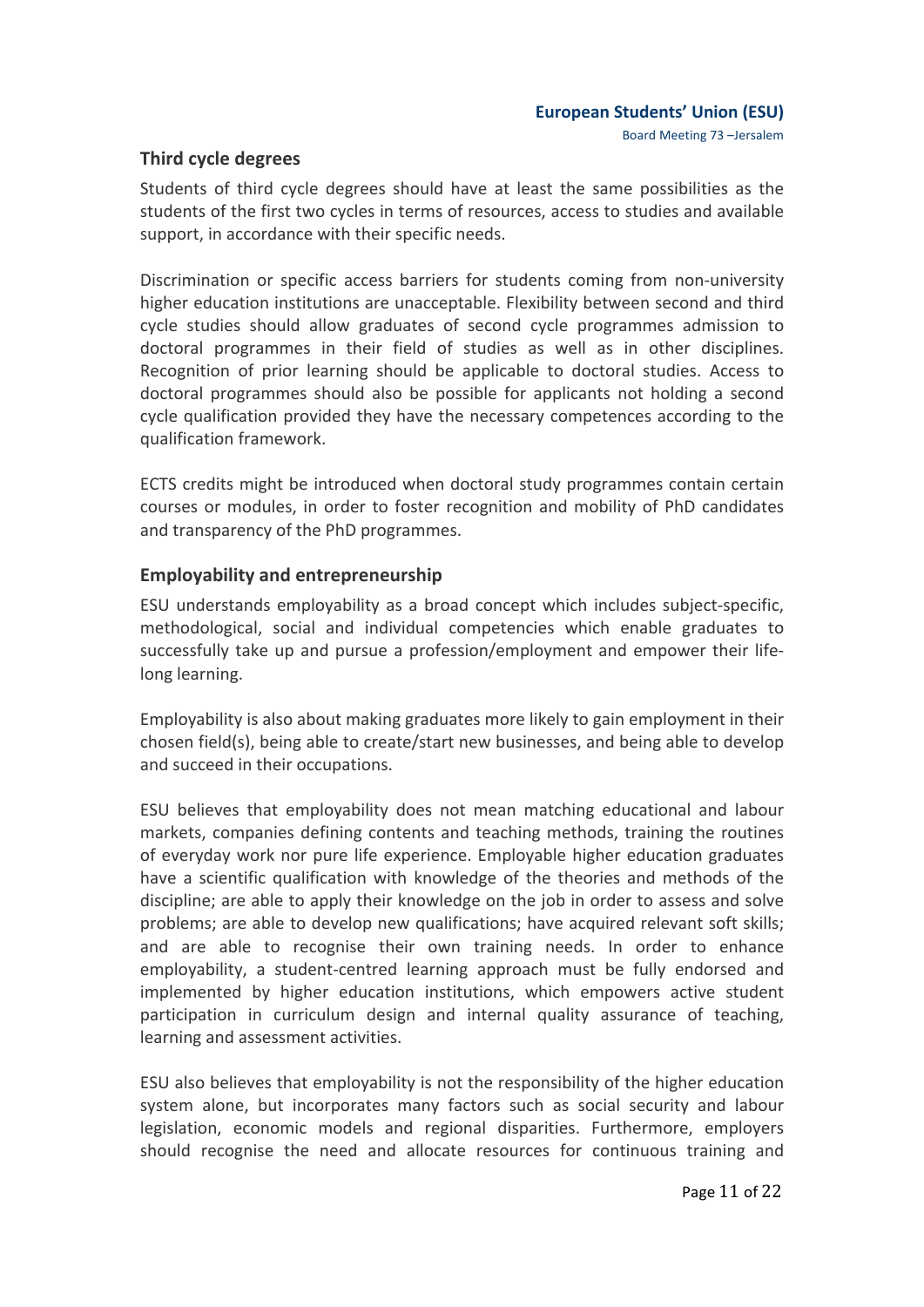#### Board Meeting 73 -Jersalem

upskilling of their employees, instead of expecting graduates with tailor-made skills for very specific tasks. In the case of Work Based Learning, training providers and employers have a responsibility to provide education for lifelong learning and future educational development of the learners, not just specific training for a particular job. This should be of the same standard expected for students in academic education at the equivalent level.

Cooperation between external stakeholders and higher education institutions is desirable, but must be approached with care. Employers, trade unions and other external stakeholders can contribute with important knowledge and participate in the discussion about the design, delivery and recognition of higher education programmes, but the decision-making power must always rest with students and pedagogical experts. This is especially relevant for Work Based Learning, where an employer or industry body is involved in delivering, assessing and accrediting aspects of education. In all cases the standards applied to Vocational Education Training and Work Based Learning should be equivalent to those applied in academic settings, including the requirement for appropriate student representation in quality assurance processes.

ESU is concerned at any attempt to measure educational quality or success in terms of employment or income statistics  $-$  while important; these do not provide an accurate reflection of quality in higher education.

ESU believes that higher education should not be structured around employment levels, therefore resources should not be prioritized on graduate tracking. However, if establishing graduate tracking mechanisms, various social dimension indicators that would allow the monitoring of the progression in the labour market and the transition to the labour market of students with a diversity of backgrounds should be incorporated. Collection of such data would enable higher education institutions to spot shortages in student support mechanisms, and improve support for teaching and learning for marginalised groups that later will affect the access to the labour market. However, before it becomes relevant to consider graduate tracking, the social conditions of students in the moment of access to higher education should be analysed, in order to monitor what is the impact that higher education institutions have on students with different social backgrounds. Furthermore, graduate tracking should be delivered by independent providers and students should be consulted on the design of it.

Nevertheless, attention needs to be paid to implementing mechanisms that would prevent higher education institutions from misusing the data collected in order to deny access to certain groups of students, whose path to completion might be longer or more difficult. The interpretation of collected data should never interfere with the planning and deliverance of HE, or result in policies that lead to actions advocating the closing of study programmes, or reducing public funding to study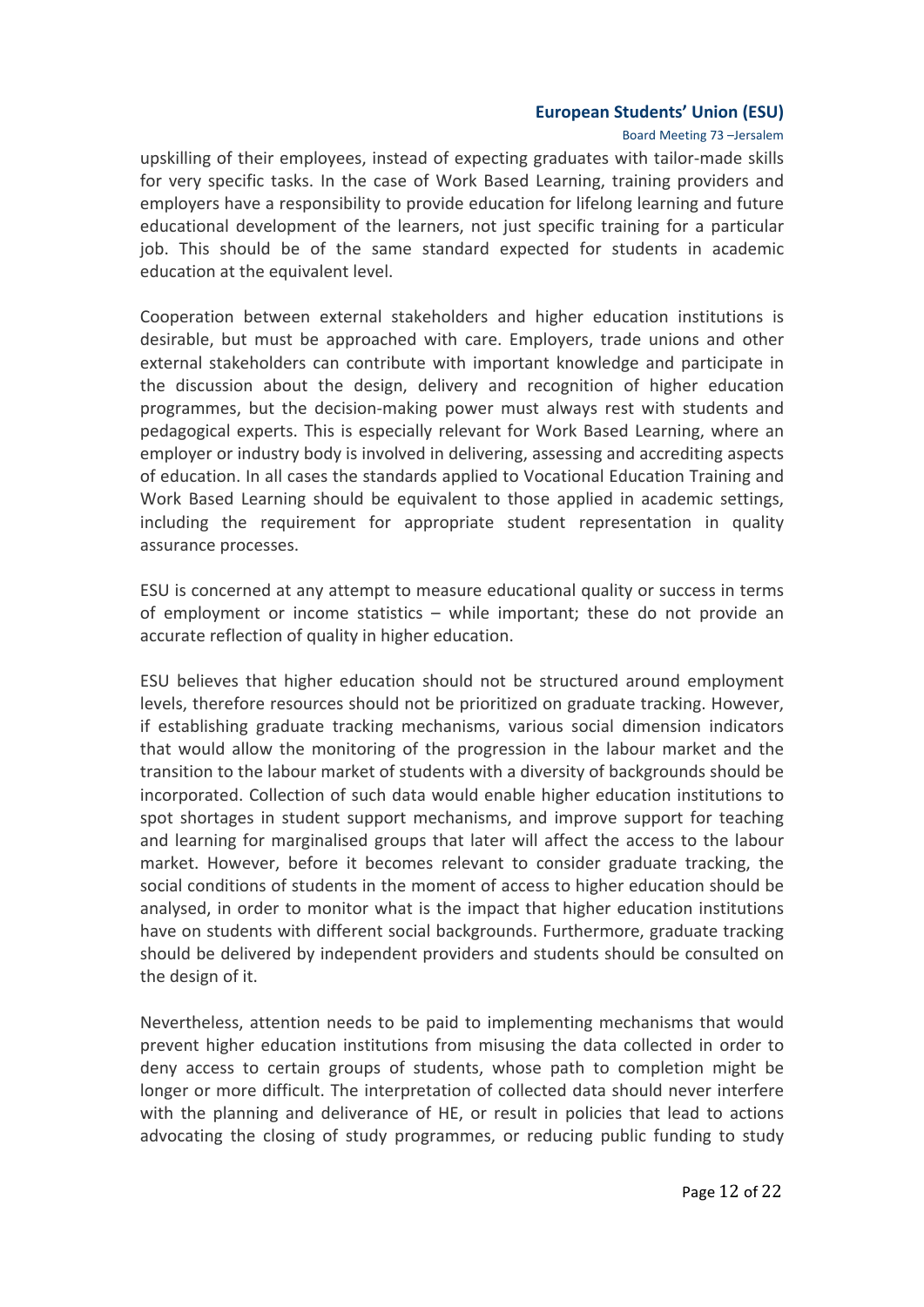Board Meeting 73 -Jersalem

programmes because they are considered less relevant for the labour market or are not addressing short term needs of the economies.

Only looking at the statistics on employment are not sufficient enough when assessing the quality of employment. Tertiary graduate tracking, if implemented, must be delivered in such a way that the higher education institutions can use the data gathered to better the provided education and support services.

By entrepreneurship, ESU understands the ability of setting up different types of initiatives or activities at different levels, such as profit-based business activities or volunteer based organizational work. ESU believes that entrepreneurship should not be a mandatory part of all curricula but should be available and accessible to students on a voluntary basis, students should be encouraged to develop entrepreneurial skills. Students and graduates should be provided with financial support and incentives in order to improve conditions for students' entrepreneurship can contribute to fostering a knowledge-based society.

## **4. Research, Development and Innovation**

ESU believes in the independent and especially economically and politically independent research, relevant for and benefiting society. In order to develop quality in higher education, students' education must be based on cutting-edge research, academic and artistic knowledge and development. Therefore each PhD students and student involved in research programmes must be granted the financial means to lead their research.

Instead of being perceived as separate, or even competing, missions of institutions and tasks of individual professors, education and research must be understood as integrated processes, both supporting each other. This requires the use of suitable learning and teaching methodologies in order to establish a research-based education, while students' involvement in research should increase its quality and scope. Therefore, students should have opportunities to be engaged in aspects of research activity from the first year of their studies, including undergraduate (first cycle) studies. This lowers the threshold to actively search for and use research both before and after graduation, in employment situations and daily societal life. It also encourages further study, professional development after graduation, and the recruitment of a broader group of students into research carriers. Significant steps should be made as students should have an increased accessibility to international scientific databases. In order to facilitate such a process, ESU calls for a stronger link between the European Higher Education Area and the European Research Area.

Outcomes of research should be open and available. Open access to research results will give a tremendous benefit for students. Today many students in Europe lack access to a wide selection of research journals and this is inhibiting the quality of studies and academic integrity. Furthermore, research must be seen as a public good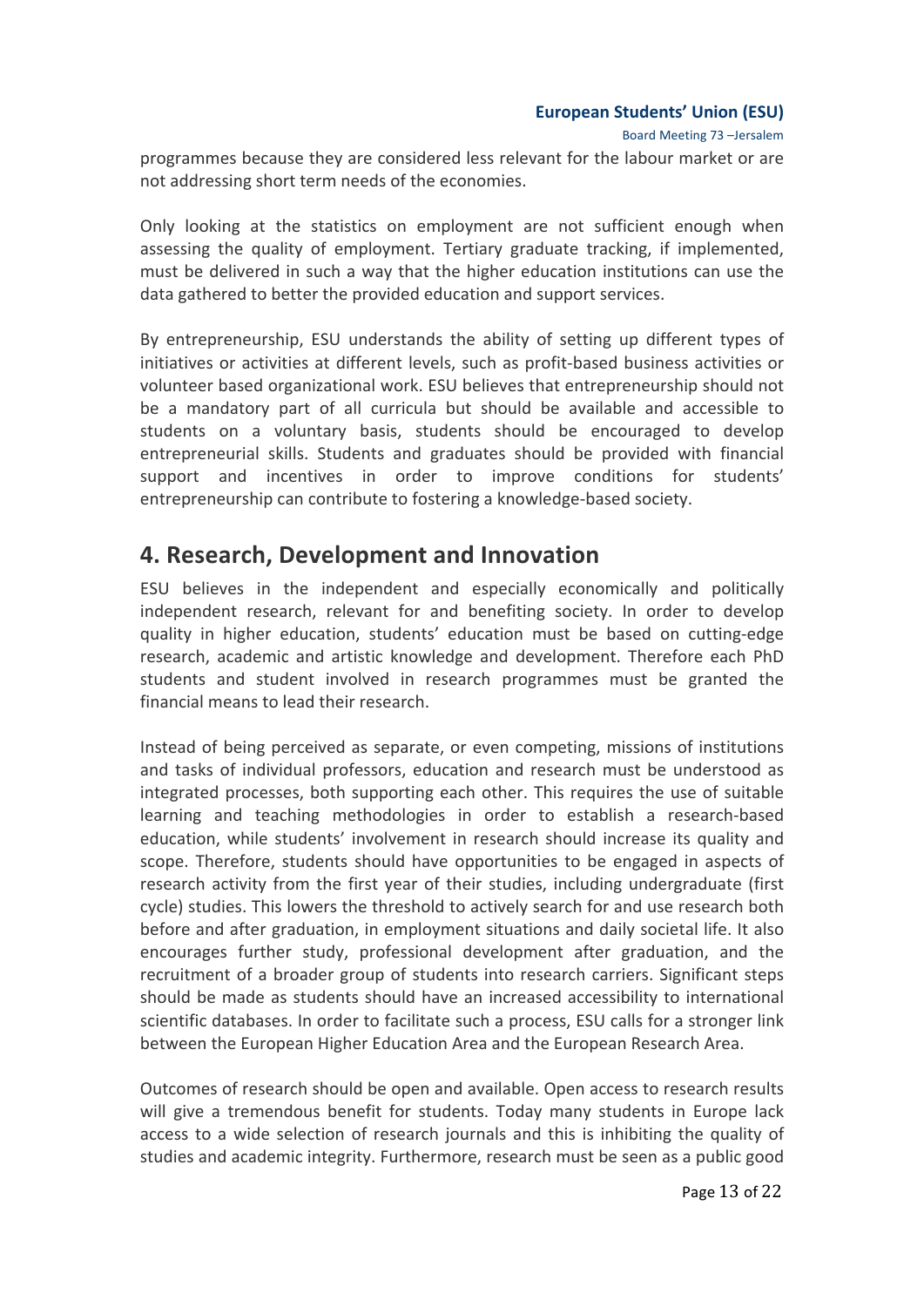#### Board Meeting 73 -Jersalem

and the majority of the work behind research and publishing is done with public financing. There is no reason why the greater public should not be able to access the research outcomes freely, without negative effects on the financial situation of researchers themselves. The expenses for subscriptions and access to research journals today is in many European countries, and especially in developing countries, a great cost and burden. In turn, these costs have helped fuel the excessive profits of some of the biggest publishing companies in the world. ESU supports the UNESCO and EU initiatives to demand that all publicly funded research, in principle must be published openly accessible. This must be propelled by having all results of research supported by the EU framework programmes published in open access format. This cost of this should be eligible expenses in EU programmes. It is furthermore crucial that a paradigm shift to open access publishing makes research easier accessible for students.

It is important that all institutions within higher education, whether focusing or not on academic or professional studies, acknowledges the importance of multidisciplinary research, development and innovation activities, which are guided by a strong need for cooperation with external partners and a genuine problemsolving focus.

Research and development should be comprised of various functions, depending on the nature and scope of the work being done and the partners involved. In most cases, these functions should include various projects, whose aim is to produce information and expertise. The staff and students should be fully and actively involved in research and development. Research, development and innovation should be conducted so that it gives students experience of worklife and the drive and methods to reform the world of work. Development and innovation activities should not be seen as competing with academic research, but as a potentially complementing asset.

#### **Intellectual property**

Whenever students generate intellectual property, understood as intangible property and copyright in the course of their study or research, they should have the same rights on their intellectual property as other academic actors. Forcing students to sign over limited or full publishing rights of intellectual property as a condition of submitting written work (including theses) is unacceptable and this practice should be stopped. In addition, students should be informed about intellectual property related topics and be aware of the institutional and national regulations in place, the infringement of the intellectual property and copyright should entail the same consequences as in other cases.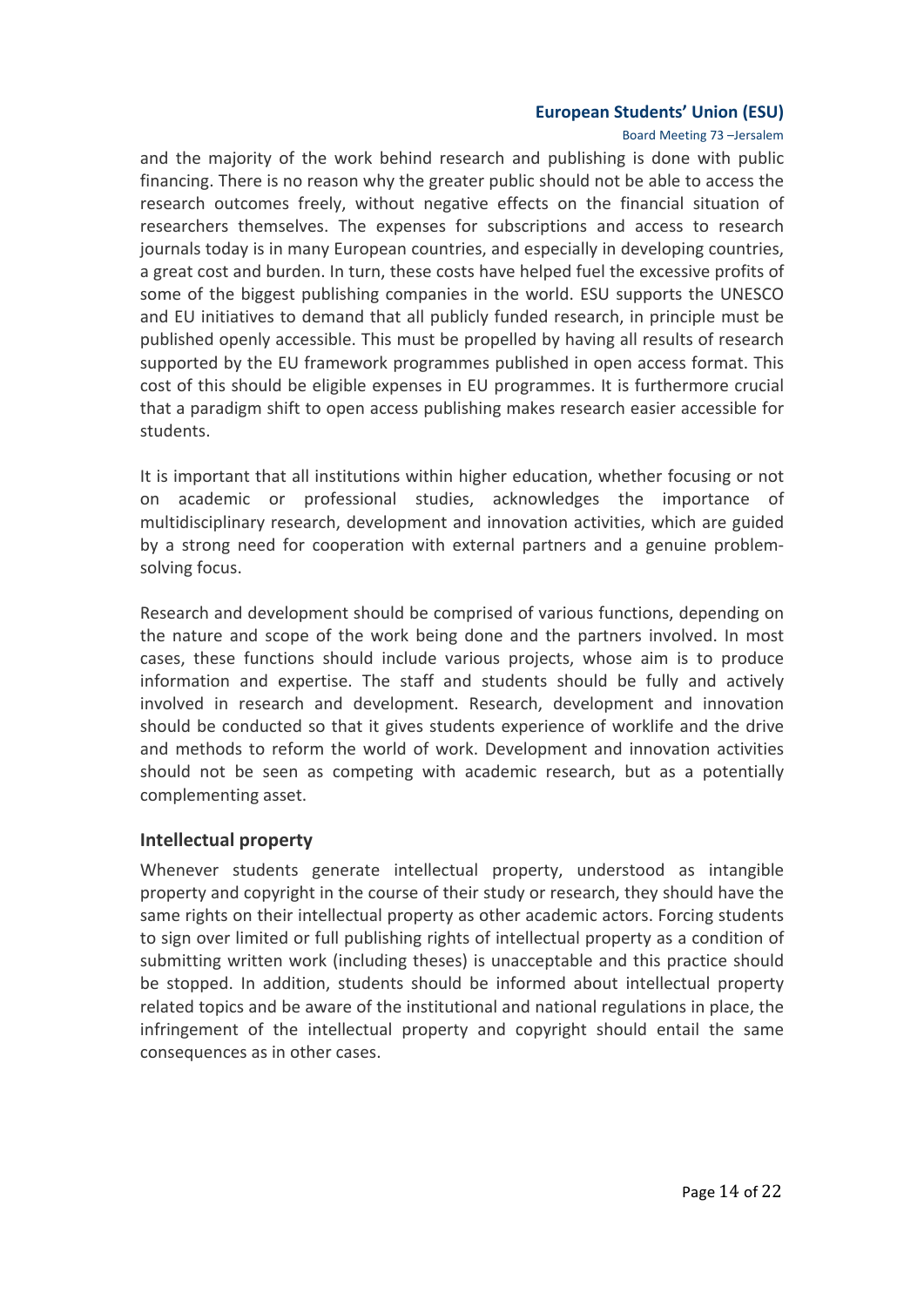## **5. Recognition**

## **Recognition of prior learning**

ESU stresses that recognition of prior learning should be available to all students for the purpose of gaining entry to a certain education programme, as well as for gaining recognition of certain parts of an education programme due to already achieved learning outcomes. In order for this to become a reality, recognition procedures need to be implemented on a much more regular and consistent basis.

Credit allocation and awarding, as a result of these procedures, have to correspond to the achievement of learning outcomes through activities of students, such as professional experience, student activism, participation in civil society (e.g. NGOs, volunteering...), and non-formal programs (e.g. workshops, educations, seminars, summer schools, trainings...). Students should have the right to have such prior learning assessed by higher education institutions and/or recognition authorities with clear procedures and without unnecessary bureaucratic burden.

Unfortunately, we are witnessing that there is still a lack of confidence in the effectiveness of non-formal and informal learning within higher education institutions and societies. Because of this, ESU calls on all stakeholders to cooperate on recognition of prior learning and for the procedures to be reliably quality assured. Assessment of achieved competencies has to respect the same level of validation as conventional assessment methods, and achievement of learning outcomes needs to be clearly demonstrated and the criteria used must be completely transparent and objective. Students have to play an active role in the construction of learning outcomes and they must have the right to appeal. Decisions on recognition must be made within a reasonable time limit specified beforehand by the competent recognition authority.

## **Automatic Recognition**

It is essential for ESU that the recognition of comparable degrees and single subjects is guaranteed and granted automatically, free of charge, in all countries of the European Higher Education Area based on the tools already developed within the Bologna Process. ESU, having regard of the Lisbon Recognition Convention, considers that there should be automatic recognition of comparable degrees and single subjects between and within those European Higher Education Area countries that have already fully implemented the Bologna structural reforms (three-cycle system, ECTS, national qualification framework -aligned to the QF-EHEA-, quality assurance agency registered in EQAR, automatic issuing of the Diploma Supplement), as there would not be any substantial differences. This means that, for example, students holding a bachelor degree in one of those European Higher Education Area countries should be able to enrol in a master study programme in any other country and even the same country of the area without having to initiate any additional procedure for getting a formal recognition of their degree. The Bologna Process should prioritise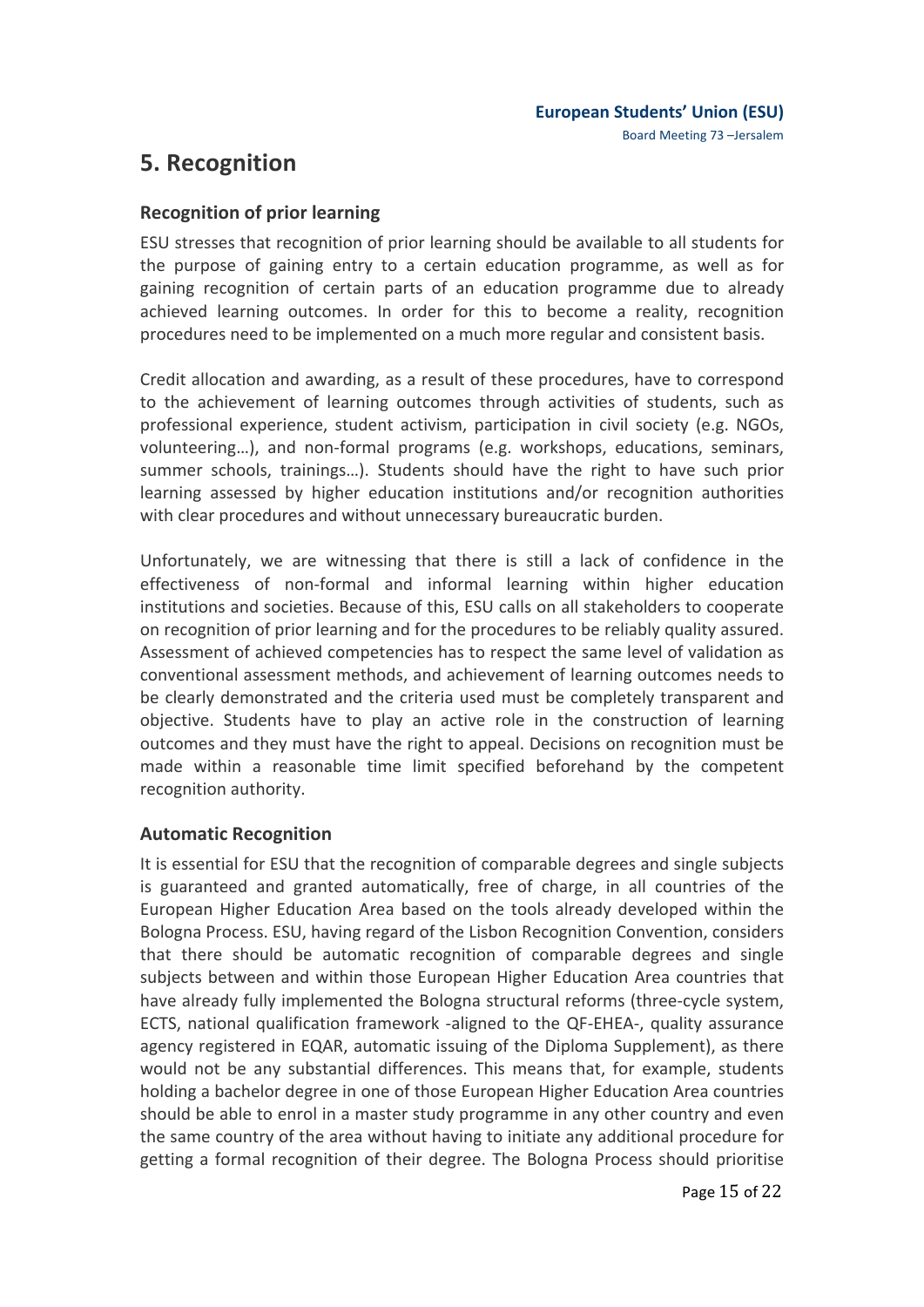Board Meeting 73 -Jersalem

this action line in order to fully implement a true European Higher Education Area. Therefore ESU calls on all countries to focus their effort on full implementation of the automatic recognition of comparable degrees and single subjects to ensure equal rights for recognition to all students in Europe.

ESU believes that automatic recognition contributes to equal opportunities for highquality education, increasing the mobility of students and graduates in the European Higher Education Area, as well as enhancing graduates' employment chances.

Within the European Higher Education Area, the diploma supplement should be a sufficient tool for overcoming language barriers when applying for recognition. Learning outcomes should provide the basis for recognition of non-European Higher Education Area qualifications.

## **Recognition of prior learning of refugees and asylum seekers**

Refugees, displaced persons and asylum seekers without a refugee status with prior education or training, formal, informal and non-formal, even if not documented, should have a right to have their qualifications assessed and recognised in a fair and transparent manner in line with the Lisbon Recognition Convention. Such procedures should be established by national authorities and higher education institutions. Since the situation of displaced people is particularly hard, recognition procedures shall be flexible, free of charge, without any additional bureaucratic burdens and regardless of formal status of the displaced persons.

Access to the higher education is also a crucial condition to the inclusion of displaced people, supporting social mobility, providing access to skills and competencies for world of work and active participation in the society.

## **6. Quality assurance**

Quality assurance systems and procedures should focus on how higher education institutions support and promote students' achievement of intended learning outcomes through teaching and learning and assessment methodologies, as well as the admission of students, progress and completion.

Quality assurance should have multiple purposes. Primarily among them is the enhancement of quality in the learning-process, including study programmes, learning opportunities and facilities available for students; creating and promoting a quality culture within higher education institutions; staff development; increasing mutual trust between actors in higher education; enabling reciprocal recognition; empowering students' participation in the decision making process, facilitating comparability of qualifications and addressing the aspect of social dimension of higher education. Moreover, as a logical consequence of institutional autonomy and the notion of higher education as a public responsibility, quality assurance should also intend to hold higher education institutions accountable. At the same time it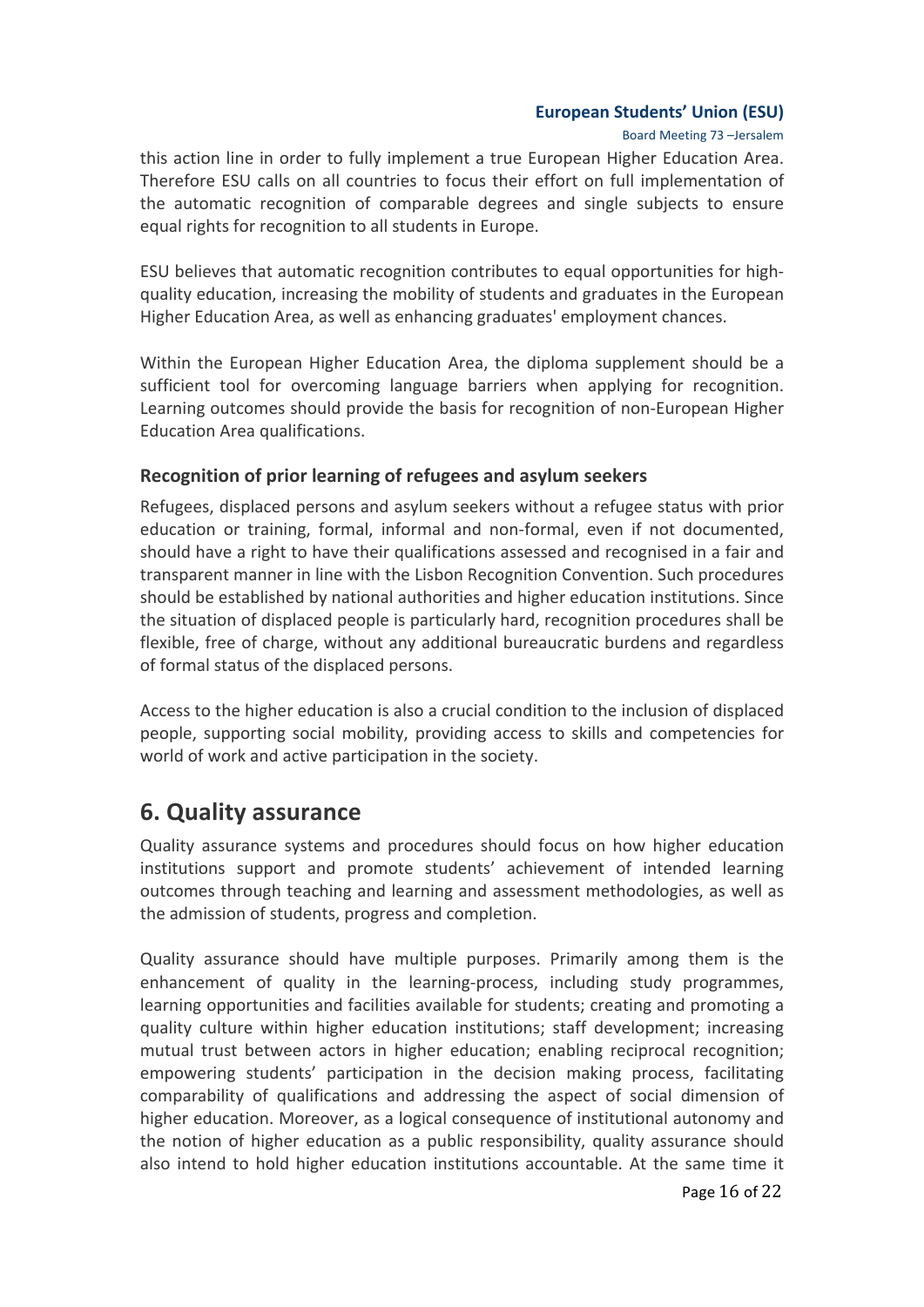Board Meeting 73 -Jersalem

should provide relevant information about their activities and performance to students, external stakeholders and society at large.

Change-leading quality assurance should be implemented with a holistic approach for improving the quality of higher education according to the needs of the students. The quality assurance processes should be fit for purpose, as little bureaucratic as possible and have concrete outcomes leading to real change and improvement.

It is key for ESU that higher education institutions and quality assurance agencies close the feedback cycle, providing public information about the main outcomes and actions taken as a consequence of the quality assurance activities. Quality assurance reports should contain the most relevant information, especially for students, and they should be clear and accessible. The quality assurance reports should be accompanied by a clear and accessible summary that contains the most relevant information for students.

One of the key features of the European approach to quality assurance of higher education, and the key for its success, is close cooperation between stakeholders. This cooperation fosters communication across stakeholders' boundaries and a common understanding of quality assurance throughout the EHEA. Therefore ESU perceives E4 cooperation (EUA, ENQA, ESU and EURASHE) as an enriching activity that takes quality assurance forward and leads as a good practice at European level. Achieving sound quality assurance systems requires taking advantage of and using the Bologna tools and recent European reforms like the learning outcomes concept, qualification frameworks, ECTS, the diploma supplement, etc.

Students should be members of all quality assurance bodies, as well as involved in the process developing and defining the quality assurance system itself, and there should be a clear procedure in place for ensuring that their opinion is equally taken into account.

## **Internal quality assurance**

ESU believes that higher education institutions hold the primary responsibility for the quality of their education provision, for assuring the quality of its activities through sound internal quality assurance systems and to take opportunities for continuous improvement. Key activities of the internal quality assurance systems should include monitoring and evaluating activities of all education delivery, including the study programmes and their design, and student support services. This should lead to an action plan with clear aims in which implementation can be tracked. Students have to be in the centre of internal quality assurance, and their comfort and safe space should be assured, regardless of their background and status. The system has to perform permanently and its evaluation should be cyclical. The internal quality assurance has to aim in building the quality culture and results in constant improvement of learning and teaching in an institution.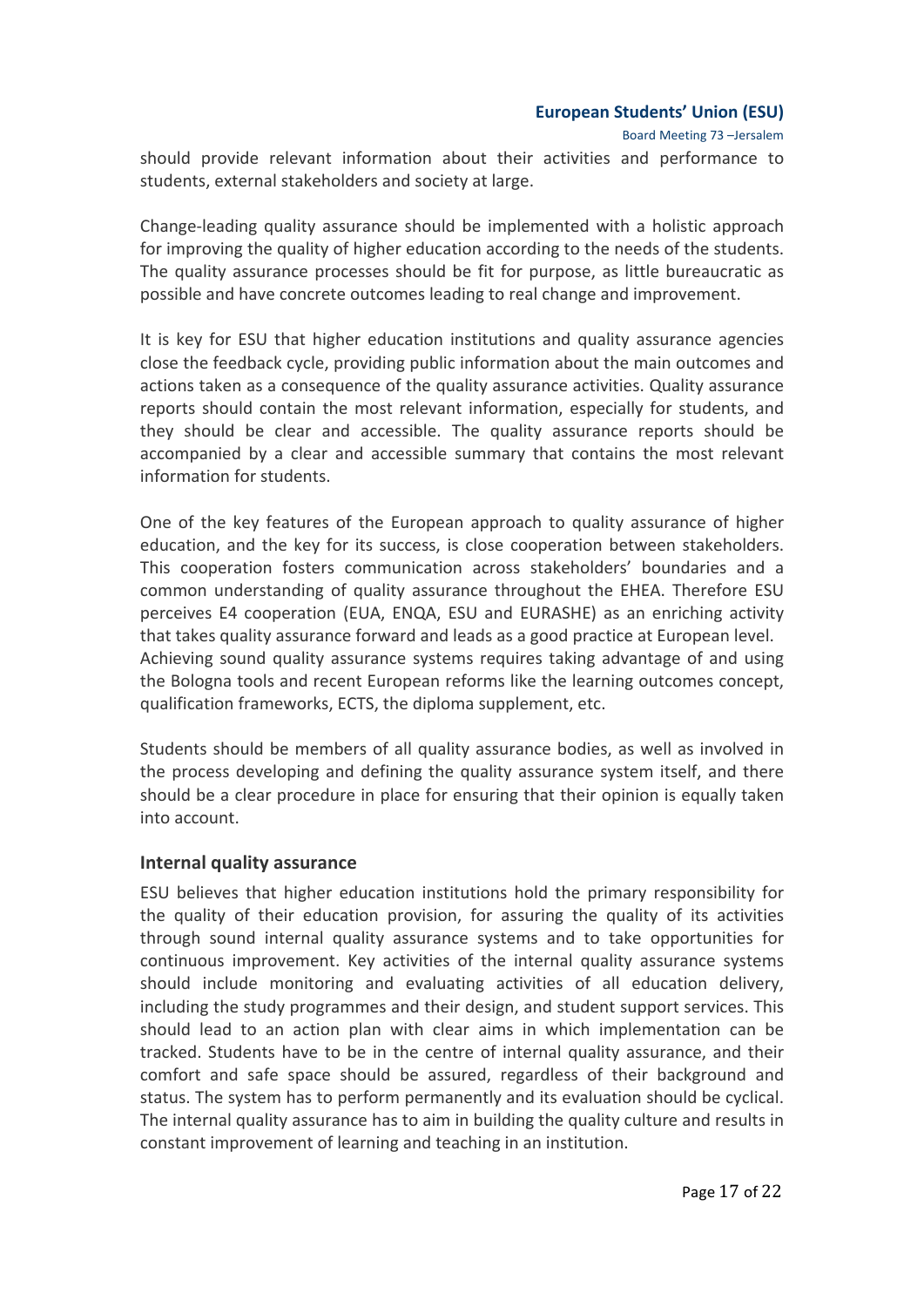#### Board Meeting 73 -Jersalem

As full members of the academic community and competent co-responsible partners, students should be fully involved in defining the quality assurance policy of the institutions and its internal system. Evaluation of teaching activities is an important part in the internal quality assurance evaluation system and provides a real opportunity for each student to evaluate their education, as well as affect the education for future students. Higher Education Institutions should create a feedback culture. Also, the evaluation result should be published, in order to increase transparency. Equally as important as ensuring student involvement in the assessment bodies is ensuring good intelligence of the feedback tools by using a mix of several instruments, such as student questionnaires, focus groups, suggestions boxes, complaint procedures, etc.

Such activities support the development of a quality culture that is embraced by all, from students and academic staff to institutional leadership and management. Quality culture can be seen as the capacity of the internal stakeholders to develop quality assurance implicitly in the day-to-day work of the institution, ingraining quality assurance and enhancement.

Graduates, who already had opportunity to use learning outcomes in the real life, should play a consultative role in the process of constant improvement of curricula. Their opinions should be collected by institutions and used as a standard basic tool to make the programs adjusted to the real needs of continuation of education, participation in civic society or in the labour market. However, as always when considering societal needs, the time delay in feedback should be taken in consideration. While graduate experiences can be relevant, they are not identical to the ones that current students experience.

Internal quality assurance systems should be aligned with higher education institutions' mission and strategic priorities and act as an integral part of the managerial structures of higher education institutions. ESU also emphasises that while quality assurance bodies are a supportive structure within the higher education institutions, they can neither replace governance bodies and student participation within these bodies, nor undertake their responsibilities.

#### **External quality assurance**

ESU believes that internal quality assurance systems should be supported and complemented by external quality assurance activities. Independent quality assurance bodies or agencies should carry these activities out through peer review evaluation, where students are also fully involved and should have equal positions (in terms of decision making power, compensation and working conditions) in review panels as other members. Higher education institutions should be willing to undertake external quality assurance activities to support and enhance their internal systems and their education provision.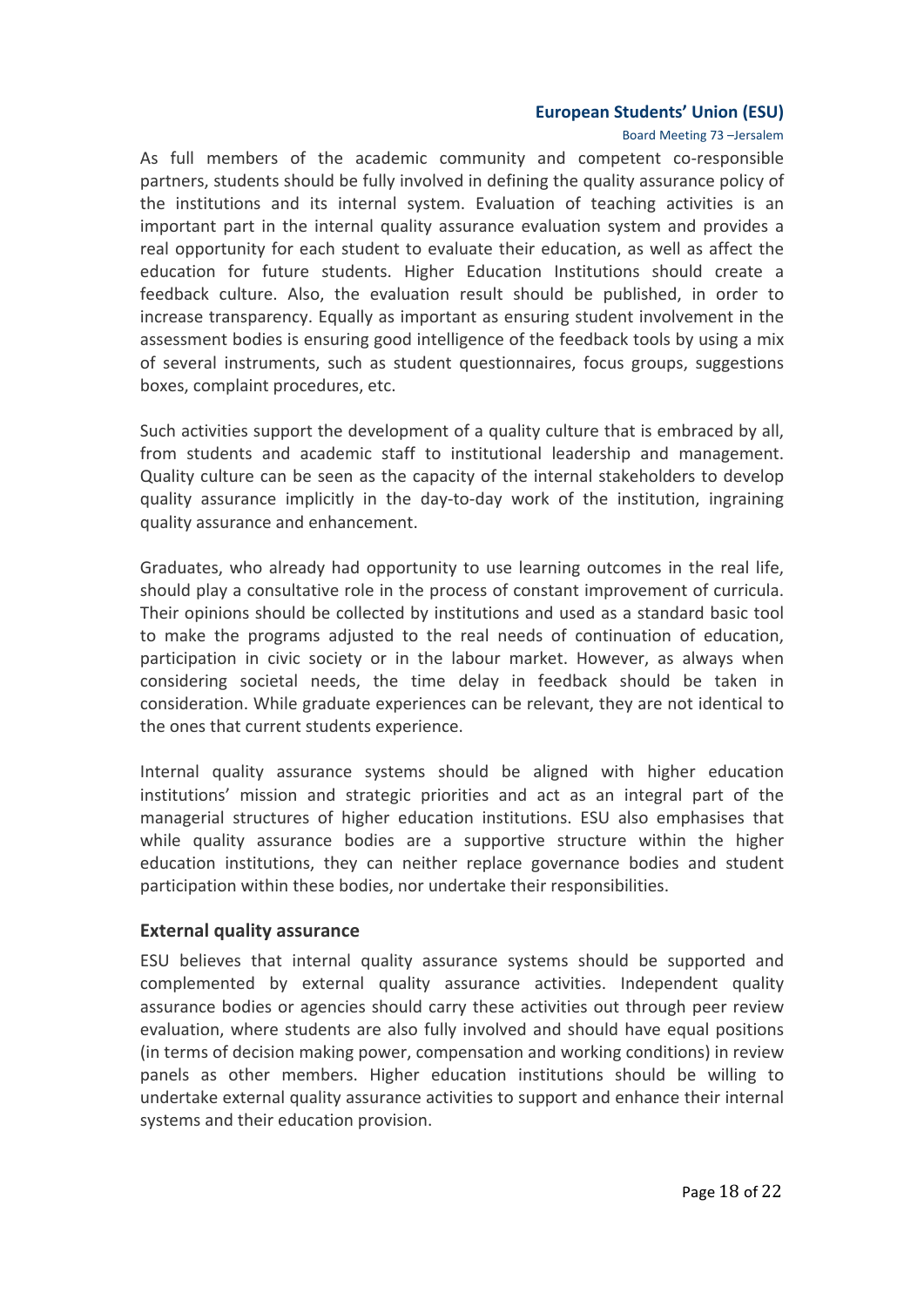Board Meeting 73 -Jersalem

The external quality assurance systems should focus on a combination of institutional evaluation and programme accreditation, where the latter might operate in a more flexible way if institutions are able to demonstrate the effectiveness of their own internal quality assurance.

External quality assurance should be provided by public institutions. It must be publicly funded and should not work in a profit-orientated manner and should not stand in competition to each other. External quality assurance bodies or agencies should have an autonomous responsibility for their operations, and the conclusions and recommendations made in their reports must not be influenced by third parties' political agendas.

ESU demands student representation in the relevant governing and decision-making bodies of the quality assurance agencies. National governments are also responsible in setting up the frameworks for quality assurance in cooperation with students and other relevant stakeholders. Student unions should also be enabled to take responsibility for recruitment, selection and training of the national students' QA experts in cooperation with the agency.

### **European standards and guidelines (ESG)**

The Standards and Guidelines for Quality Assurance in the European Higher Education Area (ESG) should reflect all of the above-mentioned stands. Internal quality assurance within higher education institutions, external quality assurance of higher education, quality assurance agencies and national quality assurance frameworks should comply with and work accordingly to the ESG. It is responsibility of the institutions and quality assurance agencies to ensure the implementation of the ESG, and governments should create the framework to enforce the ESG and enable their implementation.

Taking into account the latest revision of the ESG in 2015, ESU calls for a rapid implementation of these changes in cooperation with national stakeholders. The student-centred learning standard is of an utmost importance, and countries across the EHEA should strive for full transformation of the national provisions to execute this standard in practice while carrying out the reviews with full and meaningful engagement of students.

## **European Quality Assurance Register (EQAR)**

The European Quality Assurance Register for Higher Education (EQAR) should provide a list of trustworthy quality assurance agencies that work in compliance with the ESG. As one of the founding members of EQAR, ESU would welcome the empowerment of EQAR, and thus invites quality assurance agencies to apply for registration, and national governments to recognise by national legislation and uphold those registered quality assurance agencies and theirdecisions, while respecting the national quality assurance frameworks.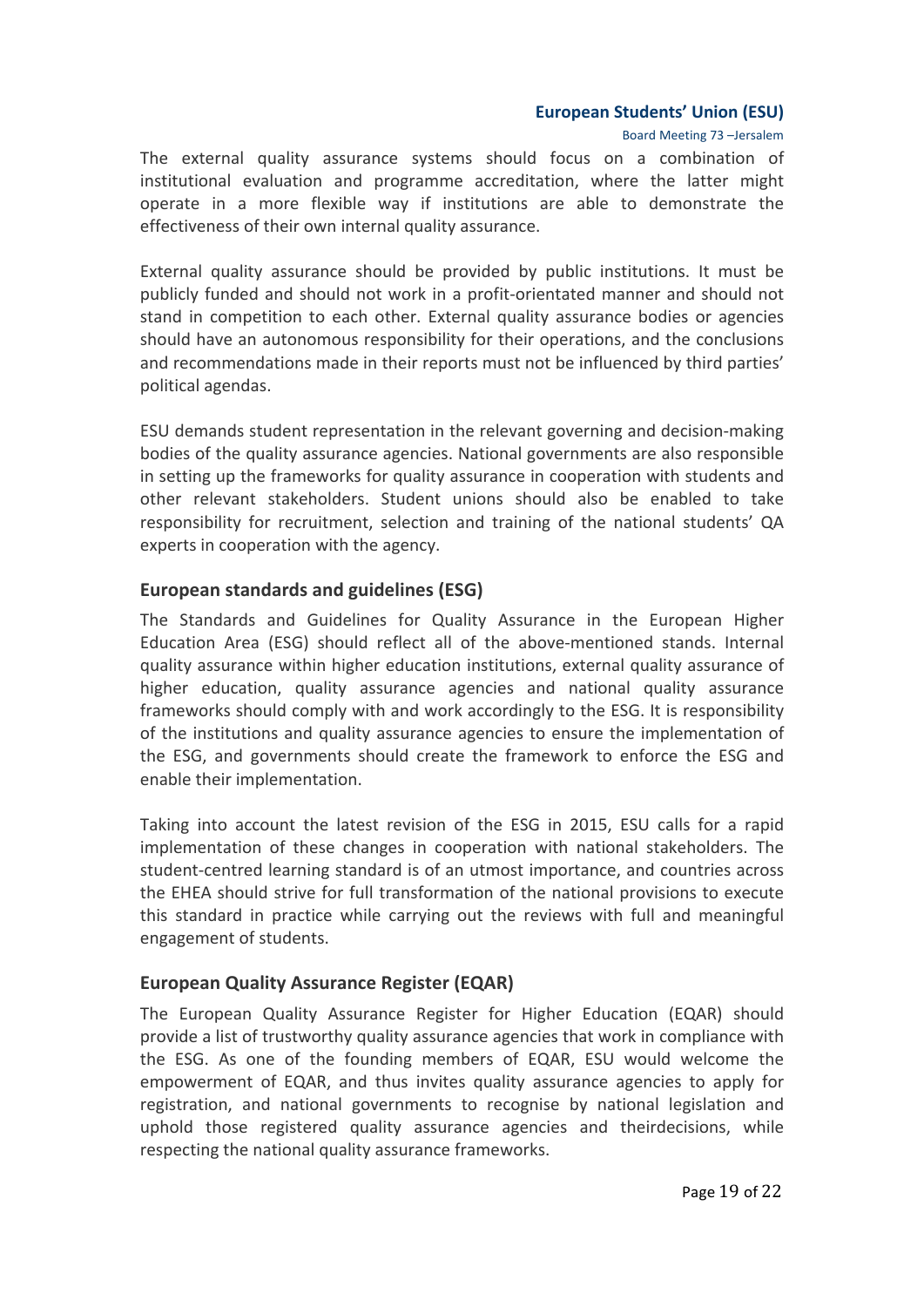Board Meeting 73 -Jersalem

ESU would like EQAR to focus more directly on students and prospective students, as one group of users, through providing an information tool offering support for study choice and promoting similar initiatives on the national level. EQAR should achieve this by attracting end-users directly to its resources or in cooperation with larger scale projects in which EQAR could play a key role in building trust through transparency. This should be seen as a crucial foundation for the EHEA to become a tangible reality for students.

ESU sees the need of further development of EQAR regarding information about quality-assured higher education provision in the EHEA. One of the possible measures is the development, establishment and maintenance of a database of official degrees and study programmes offered within the EHEA.

## **Cross-border quality assurance**

ESU supports the growing interest of institutions in cross-border reviewing procedures. This process should be a chance for institutions to improve their internationalisation policies, develop their collaboration with other foreign institutions, and improve the recognition of qualifications. This might also be a chance for the QA agencies to improve their own processes and methodologies by comparing them with procedures in other countries.

The purpose of agencies conducting cross border reviews should be focused on incentives to improve quality education in reviewing institutions rather than just an assessment of current procedures. The review needs to include providing recommendation on increase of students' participation in the HEIs and on the students' needs regarding learning and teaching.

Nevertheless, ESU identifies risks within cross-border QA procedures, such as standards that are not comparable or the lack of transparency. In order to assure the added value of cross-border procedures ESU demands the following criteria to be fulfilled. An institution planning to engage in cross-border QA should thoroughly consider the aims of the process and the expected added-value. The chosen agency must be EQAR-registered to ensure that it operates in accordance with the ESG, which shall be a basis for all cross-border reviews. Every agency needs to consider if it is capable of conducting a review process regarding legal, national and institutional context of the reviewing institution. An institution must properly communicate its decision to undergo cross-border QA and the reasons behind choosing a foreign agency to the all relevant stakeholders, including students and the National Quality Assurance Agency. The purpose and goals of the cross-border QA procedure must be clear for all involved. The QA agency must ensure the transparent and appropriate selection and training of the peer-review experts in a panel, which includes a student. The experts must be sensitive to cultural and contextual differences. After the review is concluded the agency has to ensure the publication of and access to the full report.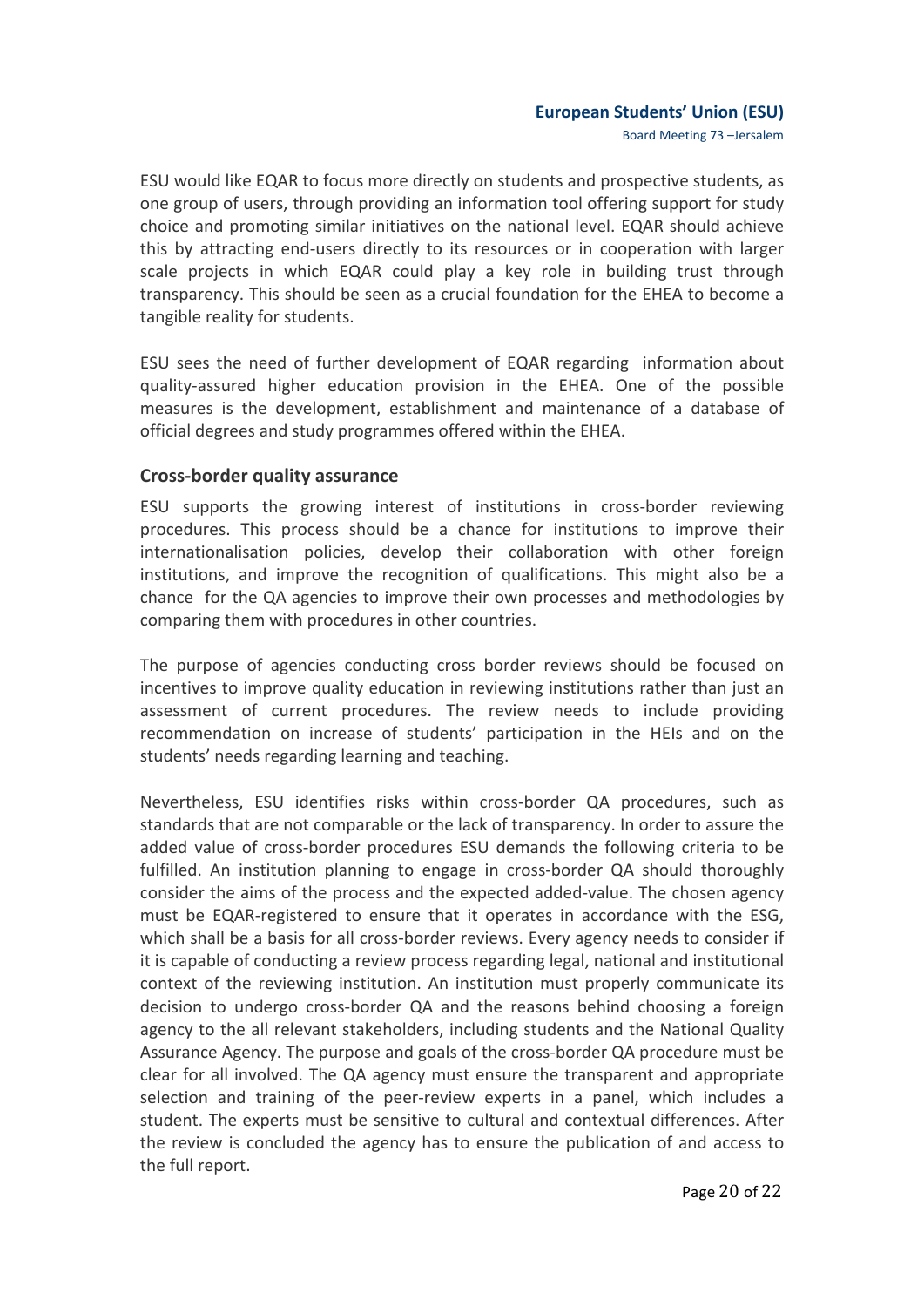Board Meeting 73 -Jersalem

## **7. Transparency and information provision**

Meaningful information provision mechanisms that suit the needs of the students, as individuals, must be created. Information systems in which the diversity and multiple purposes of higher education are acknowledged should be set up so they can become a useful tool in the students' choice.

In order to aid students' choice and thereby create transparency in higher education systems and education in Europe, it is crucial for ESU that institutions provide high quality and easy accessible information in many different languages regarding the learning outcomes, didactics and aims of the educational programmes.

## **Transparency tools**

Quality assurance is a process of building and maintaining trust. ESU believes that quality assurance is a potent transparency tool, and there should be more work done to transmit the information about quality assurance outcomes to the wider public and the students. This should be especially linked with information databases that provide descriptive information about higher education such as study programmes and courses. Higher education institutions are free to build their own equally valued profiles and to be assessed against them. Quality assurance pays attention to processes and provides a thorough, informed analysis.

## **Rankings**

Rankings on the other hand are often based on a snapshot of higher education institutions without supporting quality enhancement or involving stakeholders. Rather than having a positive effect as quality assurance is intended to, rankings can lead to the creation of a self- fulfilling prophecy that blocks the ability of higher education institutions to make positive changes. Higher education institutions finding themselves relegated to the lower ranks could find it even more difficult to improve the quality of education they are delivering to students. Lower ranks make higher education institutions less attractive to the stakeholders involved, thereby compromising the possibility of further improvement.

ESU reaffirms its position that classifications must not lead to league table positions and act as the basis for developing rankings. We strive for truly horizontally diversified higher education systems and believe that putting higher education institutions in predefined profiles increases conformity rather than transparency and quality.

Under rankings and classifications, the rise and fall of the reputation of a higher education institution gives room for adjustments in funding and tuition fees. Rankings must not be used as a tool for commodification of higher education. This agenda, in which students are seen as consumers or products instead of stakeholders, opposes European values. Students are neither consumers nor